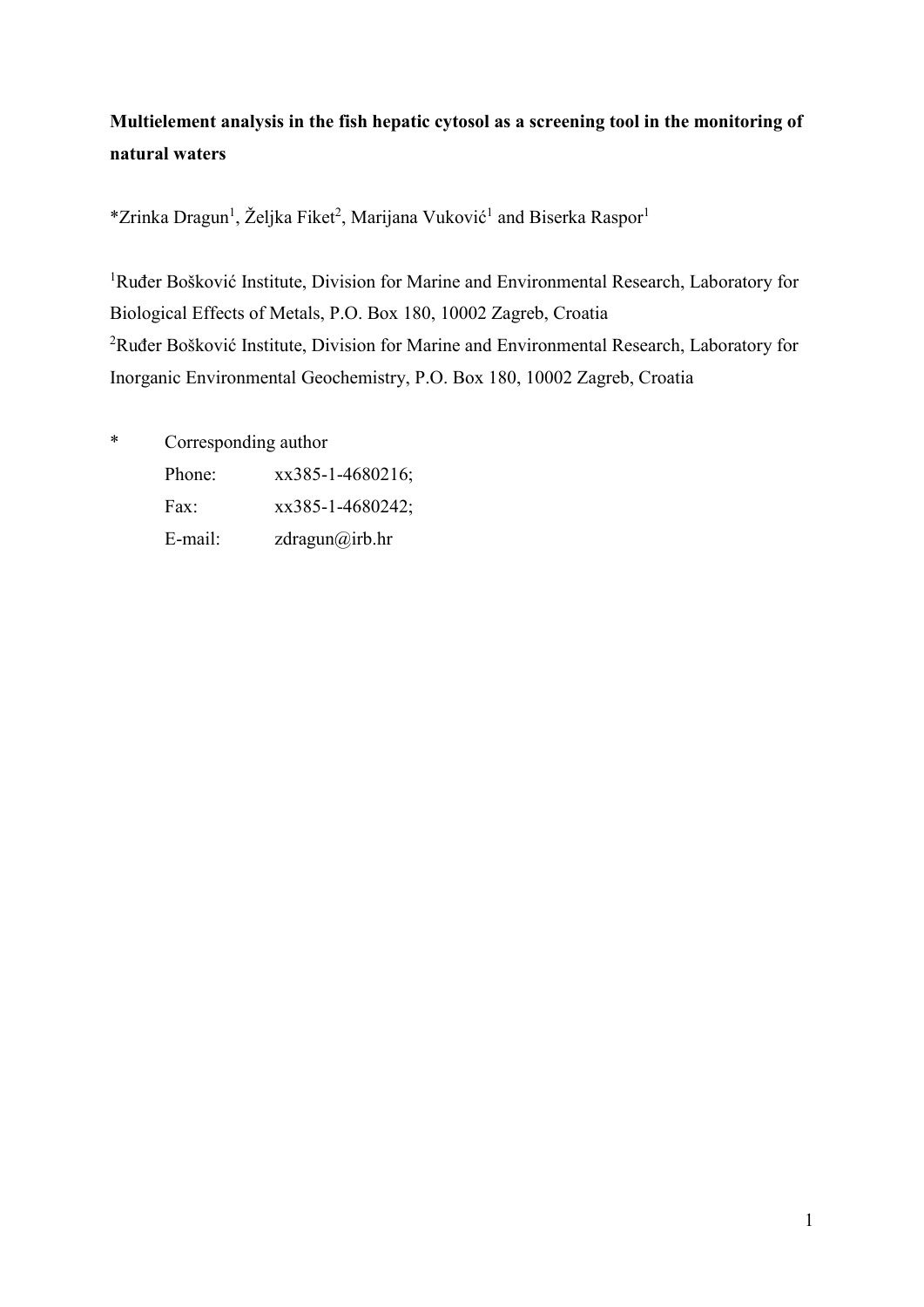### **Abstract**

The possibility of direct measurement of trace elements in hepatic cytosol of European chub (*Squalius cephalus*) by HR ICP-MS after cytosol dilution with Milli-Q water and subsequent acidification was investigated. Due to low detection limits of this procedure, determination of 13 elements (As, Cd, Co, Cu, Fe, Mn, Mo, Pb, Sb, Sn, Sr, V, Zn) was possible in the chub hepatic cytosol, exhibiting excellent measurement repeatability in duplicates. Some of these elements were also measured by HR ICP-MS in acid digested cytosols (Cd, Co, Cu, Fe, Mn, Mo, Sr, V, Zn). Good agreement of the results obtained after sample dilution and sample digestion indicated that complex organic matrix of hepatic cytosol did not affect measurement reliability. Cytosolic concentrations of 13 trace elements in the chub liver were quantified in the following order:

Fe,Zn>Cu>Mn>Mo>Sr,V,Cd>Co>As,Pb>Sn>Sb. Unlike Cd, Cu, Fe, Mn and Zn for which the cytosolic concentrations were previously reported after measurement by AAS, cytosolic concentrations of eight additional trace elements characteristic for the liver of chubs inhabiting the low contaminated river water were reported here for the first time (ng  $g^{-1}$ ): Mo 136.8-183.6, Sr 32.7-63.0, V 17.5-69.0, Co 24.3-30.7, As 9.9-29.5, Pb 5.8-35.6, Sn 5.5-12.4 and Sb 0.9-2.6. The simultaneous measurement of large number of trace elements in the cytosolic fractions of fish tissues, which comprise potentially metal-sensitive sub-cellular pools, could be beneficial as a screening tool in the monitoring of natural waters, because it would enable timely recognition of increased fish exposure to metals.

**Key words**: HR ICP-MS; cytosol; European chub; liver; trace elements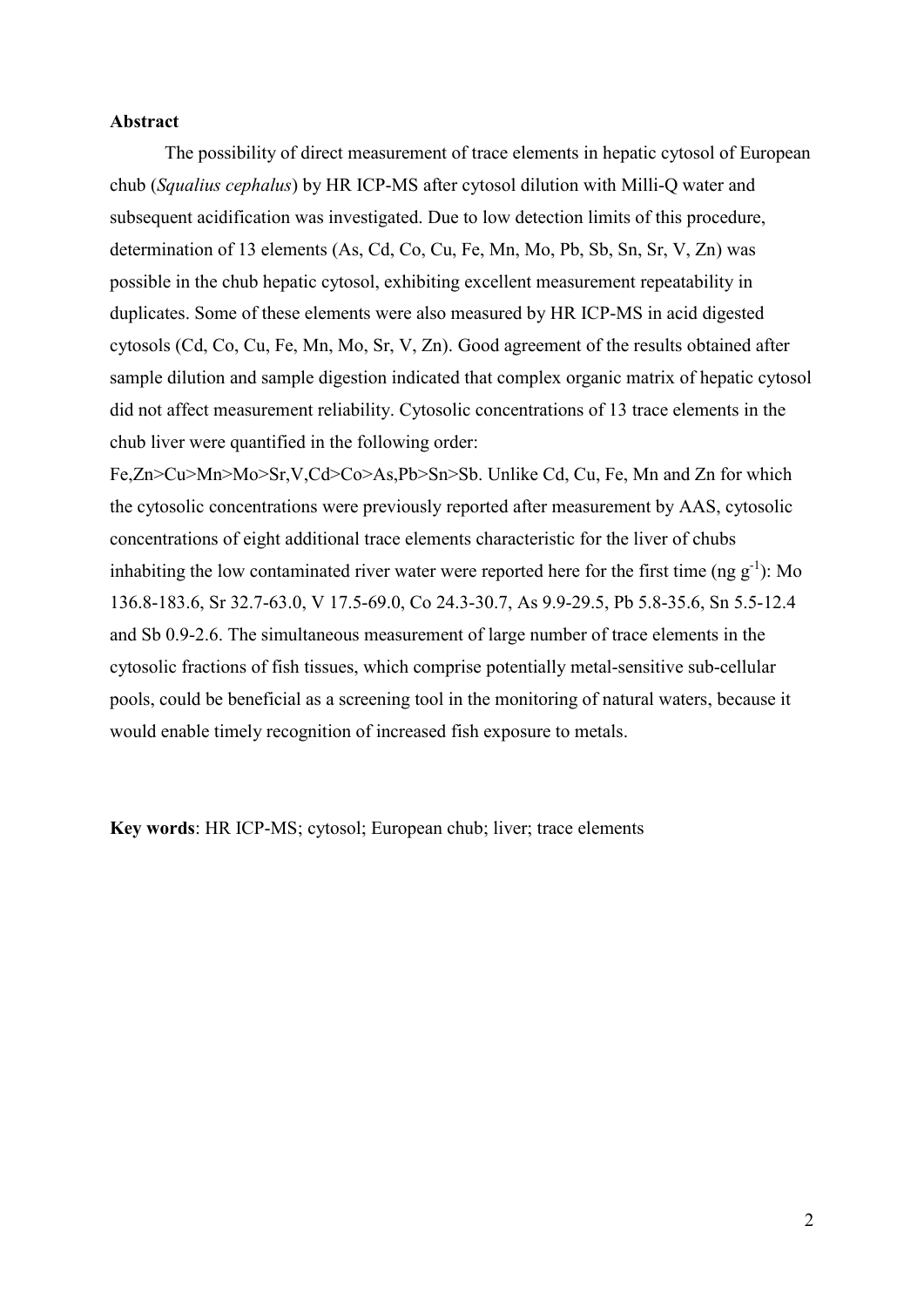### **1. Introduction**

Metals and metalloids are considered as serious pollutants of the aquatic environment because of their environmental persistence and tendency to be concentrated in aquatic organisms (Harte et al. 1991; Schüürmann and Markert 1998; Fidan et al. 2008). Their accumulation in the tissues of organisms can result in chronic illnesses and even cause potential damage to the population (Holcombe et al. 1976; Barlas 1999). Dissolved metal and metalloid levels, which are usually measured as indicators of water pollution, are not completely bioavailable. Therefore, one of the most effective ways to evaluate metal and metalloid bioavailability is to monitor their concentrations in tissues of sentinel species (Kraemer et al. 2006), among which fish are considered as one of the most indicative organisms for the estimation of trace metal pollution potential (Papagiannis et al. 2004). The liver is often chosen as a target organ for trace element analysis due to its importance in accumulation of different metals (e.g. Cu and Cd; Giguère et al. 2004), and because its response time to short-term fluctuations in ambient metal concentrations is slower than for organs in direct contact with the external environment, such as the gills and the gut (Kraemer et al. 2005). In addition, metabolically active organs are particularly susceptible to toxic effects (Fidan et al. 2008).

To obtain information about the metal and metalloid levels which are presumably metabolically available our research mainly focused on metal and metalloid analyses in the soluble hepatic fraction. To our knowledge, the information on subcellular distribution of various metals and metalloids and their variability in the cytosolic fraction of fish tissues is scarce. Research on this topic most commonly refer to Cd, Cu and Zn in various fish species (e.g. in yellow perch (Kraemer et al. 2006; Campbell et al. 2008); rainbow trout (Kamunde and MacPhail 2008; Sappal et al. 2009); zebrafish and roach (Paris-Palacios and Biagianti-Risbourg 2006)), and only sporadically to other elements such as Pb (e.g. in mummichog (Goto and Wallace 2010); brown trout and European eel (Linde et al. 1999)), Ni and Tl (e.g. in yellow perch (Campbell et al. 2008); fathead minnow (Lapointe and Couture 2009)) and Se (e.g. in grunt (Zhang and Wang 2006)). The benefit of metal and metalloid determination in the soluble tissue fraction over determination of total tissue load lays in the fact that accumulated metals and metalloids, as described for Cd, fractionate into metabolically reactive and detoxified pools. The potential for effects is often not related to total metal burden, because a considerable proportion of the bioaccumulated load will be in a detoxified form (McGeer et al. 2012). For example, metals could be detoxified in a form of metal rich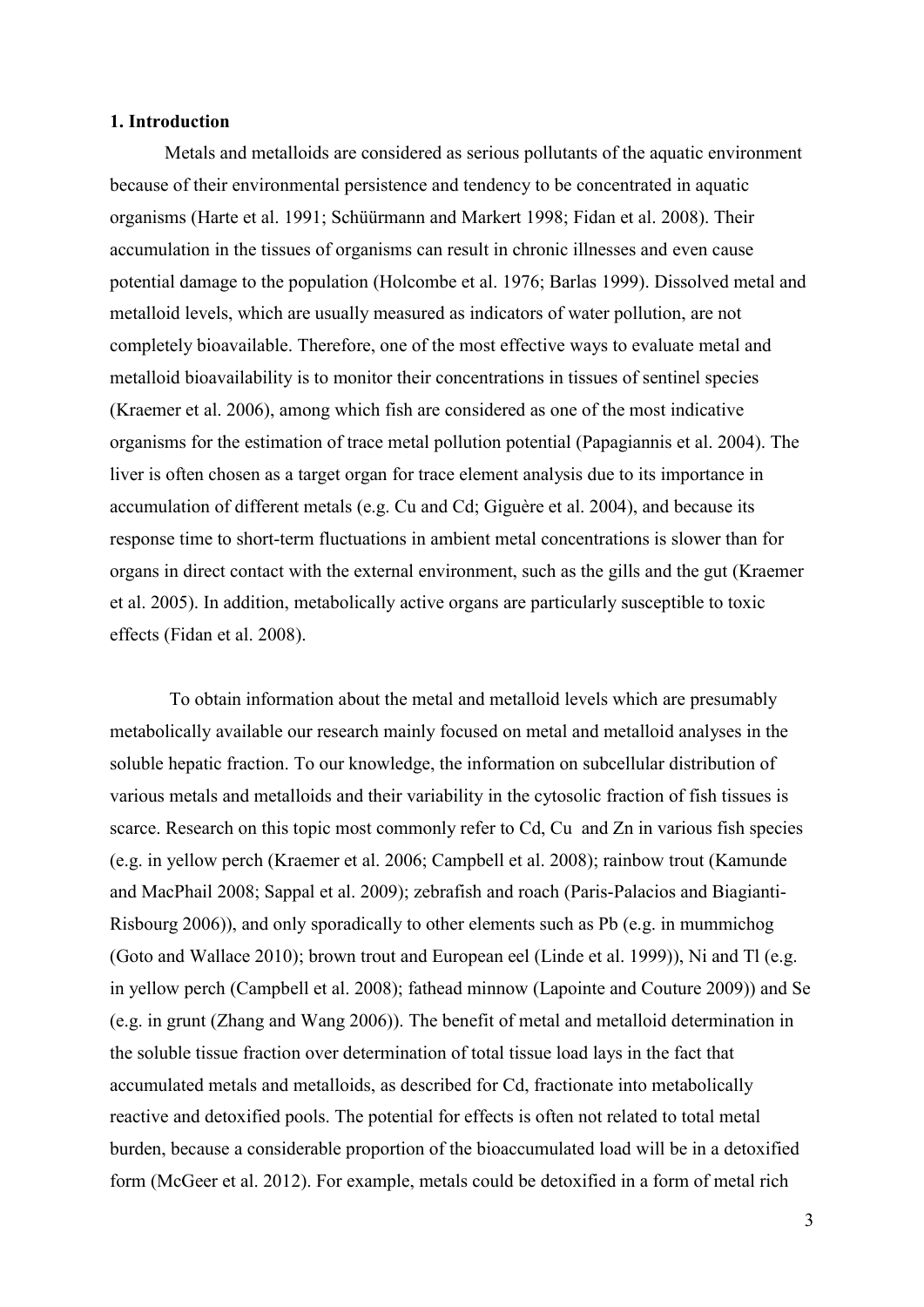granules, which will be separated within the pellets already after centrifugation of tissue homogenate at 10 000×g, together with cellular debris and mitochondria (Campbell et al. 2005; Giguère et al. 2006). Centrifugation of liver homogenate at 50 000×g, as used in our study for isolation of soluble hepatic fraction (SOP 1999), therefore enables determination of metals and metalloids in potentially metal-sensitive sub-cellular pools (Giguère et al. 2006). In addition, trace elements present in the soluble tissue fraction, i.e. within organelles, or associated with enzymes and metallothioneins, can be considered as metals/metalloids trophically available to predators (Wallace and Luoma 2003).

The measurement of large number of elements in soluble fractions of fish tissues, both essential and nonessential, could be advantageous for monitoring of natural waters, because it would enable timely recognition of increased fish exposure to metals or disturbance in metal homeostasis. Due to rather high detection limits of atomic absorption spectrometry (AAS) the analytical method so far used in our studies, our research was limited to five metals, four essential (Cu, Fe, Mn and Zn) and one nonessential (Cd), in the cytosolic fraction of different tissues of marine and freshwater fish (Filipović and Raspor 2003; Dragun et al. 2007; Filipović Marijić and Raspor 2008; Podrug and Raspor 2009; Podrug et al. 2009). To simultaneously obtain information on greater number of trace elements present in the soluble fraction of fish tissues sometimes in very low concentrations, we have applied high resolution inductively coupled plasma mass spectrometry (HR ICP-MS) in our studies, which enabled multielement analyses in fish tissue cytosols, as well as much lower detection limits compared to AAS. Here we present for the first time the cytosolic concentrations of additional eight trace elements in the soluble fraction of chub liver (As, Co, Mo, Pb, Sb, Sn, Sr and V), among which some were proven as essential or potentially essential (Co, Mo, As and V), whereas the remaining (Pb, Sb, Sn and Sr) have no known physiological functions. Lead and Sb were even defined as pollutants of priority interest by European Water Framework Directive (EPCEU 2008) and USEPA (1999), respectively. However, even essential and potentially essential elements, such as Co, As and V, can be highly toxic if excessively present in the fish tissues.

The aims of this study, accordingly, can be summarized as follows:

 our primary aim was to investigate the possibility of trace element measurement by HR ICP-MS in chub hepatic cytosol after simple dilution and acidification, without prior acid digestion;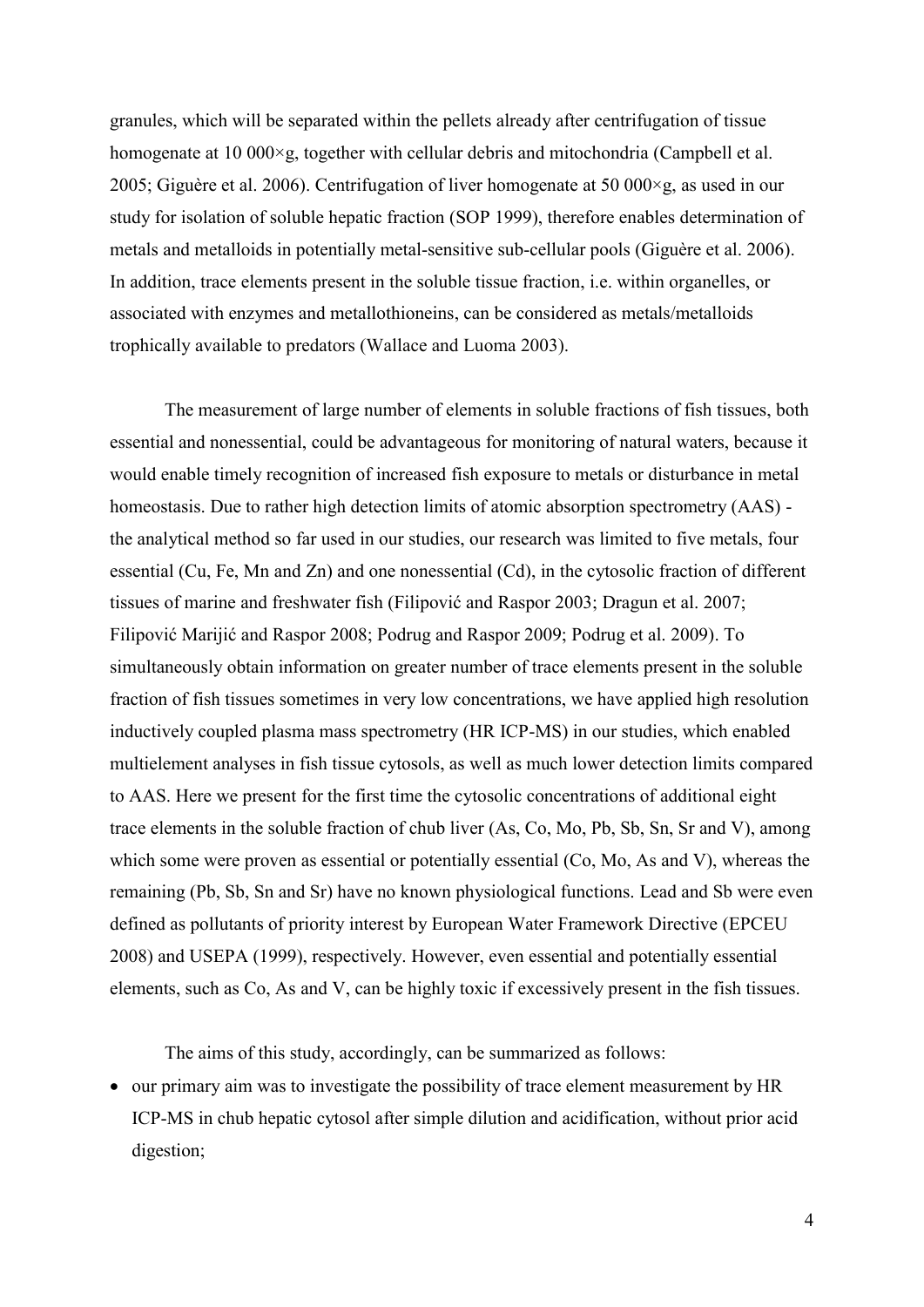- the additional aims were to compare the results obtained by above described procedure with the results obtained by additional analytical procedure, i.e. measurement by HR ICP-MS after cytosol acid digestion; and
- to provide the preliminary data set for As, Co, Mo, Pb, Sb, Sn, Sr and V concentrations in the hepatic cytosol of European chub living in the aquatic environment with low metal contamination, such as the Sava River in Croatia (Dragun et al. 2009a; Milačič et al. 2010), which could be roughly considered as "constitutive" metal/metalloid levels.

## **2. Experimental**

#### *2.1 Fish sampling*

The selected bioindicator organism for this study was European chub (*Squalius cephalus* L.), a fish species from the family of carps (*Cyprinidae*), widespread in the European freshwater and tolerant to chemical and physical pollution (Gandolfi et al. 1991). European chub is an omnivorous fish species, which feeds on algae, plants and various seeds (Vostradovsky 1973), as well as worms, molluscs, crayfish and insect larvae. Larger chub specimens also eat different species of small fish (Maitland and Campbell 1992). The chubs were caught in the Sava River in Croatia. For the present study, 150 km long section of the Sava River, starting at the Croatian-Slovenian state border and ending at the town of Jasenovac (the state border between Croatia and Bosnia and Herzegovina), was chosen (Krča et al. 2007). The dissolved concentrations of several elements (As, Cd, Co, Cu, Fe, Mn, Mo, Pb, Sr, V, Zn) in the water of the Sava River from Zagreb to Jasenovac could be considered as not significantly above the natural level (Dautović et al. 2007; Dragun et al. 2009a), based on comparison with two other rivers in Croatia, the pristine river Una (Dautović et al. 2007) and the reference site on the Sutla River (Dragun et al. 2011). The sediment contamination of the selected Sava river section was also considered as negligible (Milačič et al. 2010). The map of the study area with selected sampling sites was previously published (Dragun et al. 2007). The samplings were performed with electro fishing device (EL63 II GI 5kw, Honda GX270), according to the Croatian standard (HRN EN 14011 2005), in two periods: one regarded as reproductive (either pre-spawning or spawning period in April/May 2006) and one regarded as non-reproductive (post-spawning period in September 2006). During the few hours of sampling and transportation, the captured fish were kept alive in tank filled with river water taken from their respective sampling sites, and the water was aerated. In the laboratory, the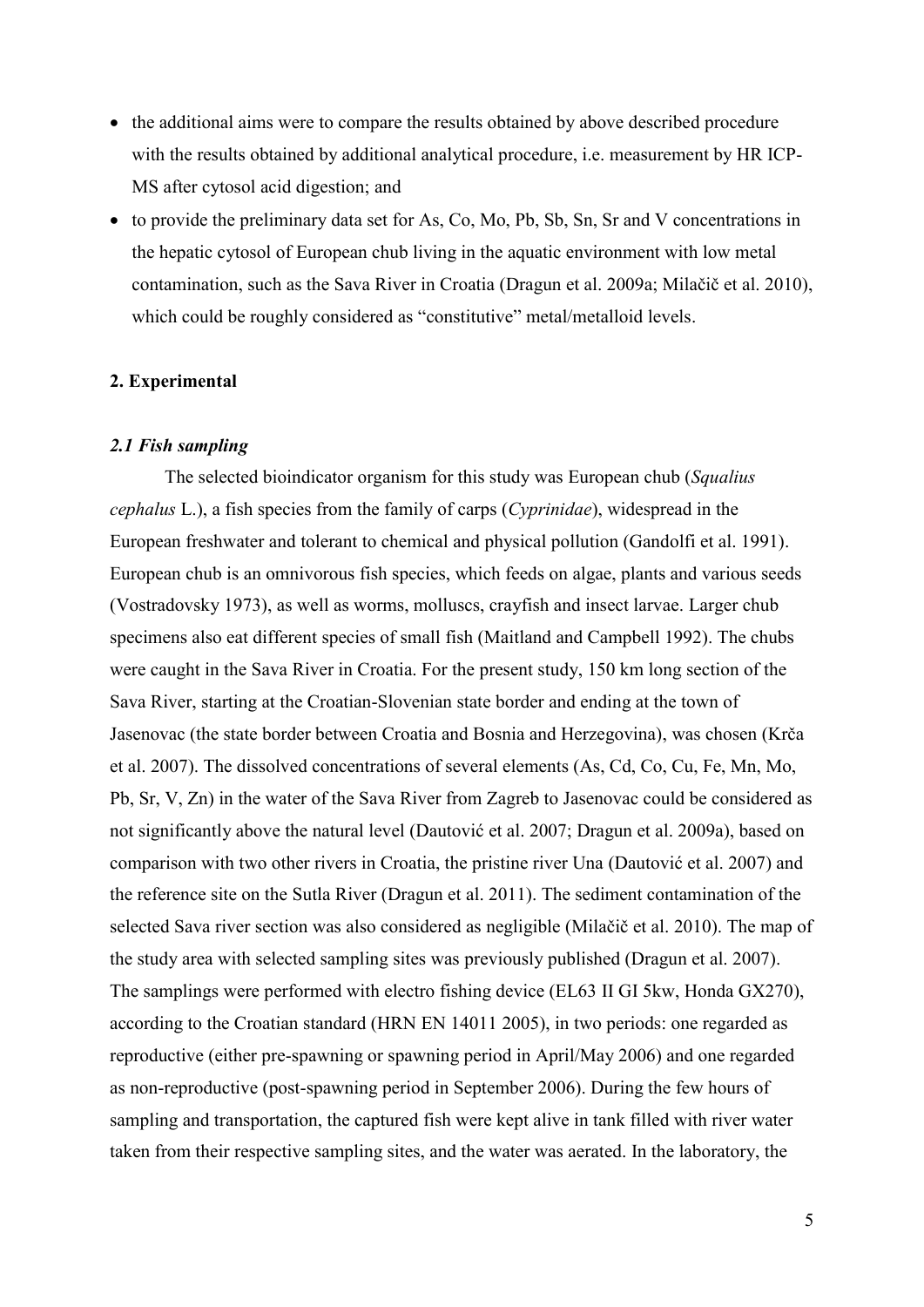fish were first anesthetized with MS 222 (tricaine methane sulphonate, Sigma Aldrich) and then sacrificed; the livers were isolated, weighed and stored at  $-80^{\circ}$ C until further analyses.

## *2.2 Isolation of cytosolic fraction from chub liver*

Isolation of the cytosolic fraction from the chub hepatic tissue was performed according to standard operating procedure (SOP), developed for metallothionein isolation from fish tissues at Norwegian Institute for Water Research (NIVA) in the frame of the BEQUALM programme (Biological Effects Quality Assurance in Monitoring Programmes) (SOP 1999), which will be hereafter described. The samples of hepatic tissue were first diluted 6 times with cooled homogenization buffer, consisting of 100 mM Tris-HCl/Base (pH 8.1 at  $4^{\circ}$ C) and the reducing agent 1 mM dithiotreitol (both by Sigma). Potassium chloride (150 mM) was added because the tissue fractions used for elemental analyses and for EROD activity determination were prepared from the same liver homogenates (Krča et al. 2007). The diluted tissue samples were homogenized by Potter-Elvehjem homogenizer (Glas-Col, USA) in ice cooled tube at 6,000 rpm. The homogenates were centrifuged in the Sorval RC28S centrifuge (Kendro, USA) at 50 000 $\times$ g for 2 h at 4 $\degree$ C. Next, the supernatant obtained after centrifugation at 50 000×g or S50, which represents water soluble cytosolic tissue fraction, was separated from the pellet and stored at  $-80^{\circ}$ C for subsequent trace element analyses (Podrug et al. 2009).

## *2.3 Determination of trace element concentrations in chub hepatic cytosols*

The determination of trace element concentrations in chub hepatic cytosols comprised of two steps: sample preparation and trace element measurement. The primary and preferential analytical procedure tested in this study was based on the measurement by HR ICP-MS in diluted and acidified chub hepatic cytosols (ICP-DIL). Additional procedure applied for the sake of the result comparison was based on the measurement by HR ICP-MS in acid digested cytosols (ICP-DIG). ICP-DIL procedure offers several advantages over ICP-DIG procedure. It is beneficial in terms of time and cost efficiency, because much less time is needed for the completion of simple cytosol dilution in comparison to prolonged digestion process, and the costly equipment is not required, such as for example microwave oven. In addition, possible sample contamination and overdilution would be reduced by this procedure, due to decreased sample manipulation and lower chemical usage, as can be seen from the description of each procedure. A brief overview of these procedures is given in Table 1.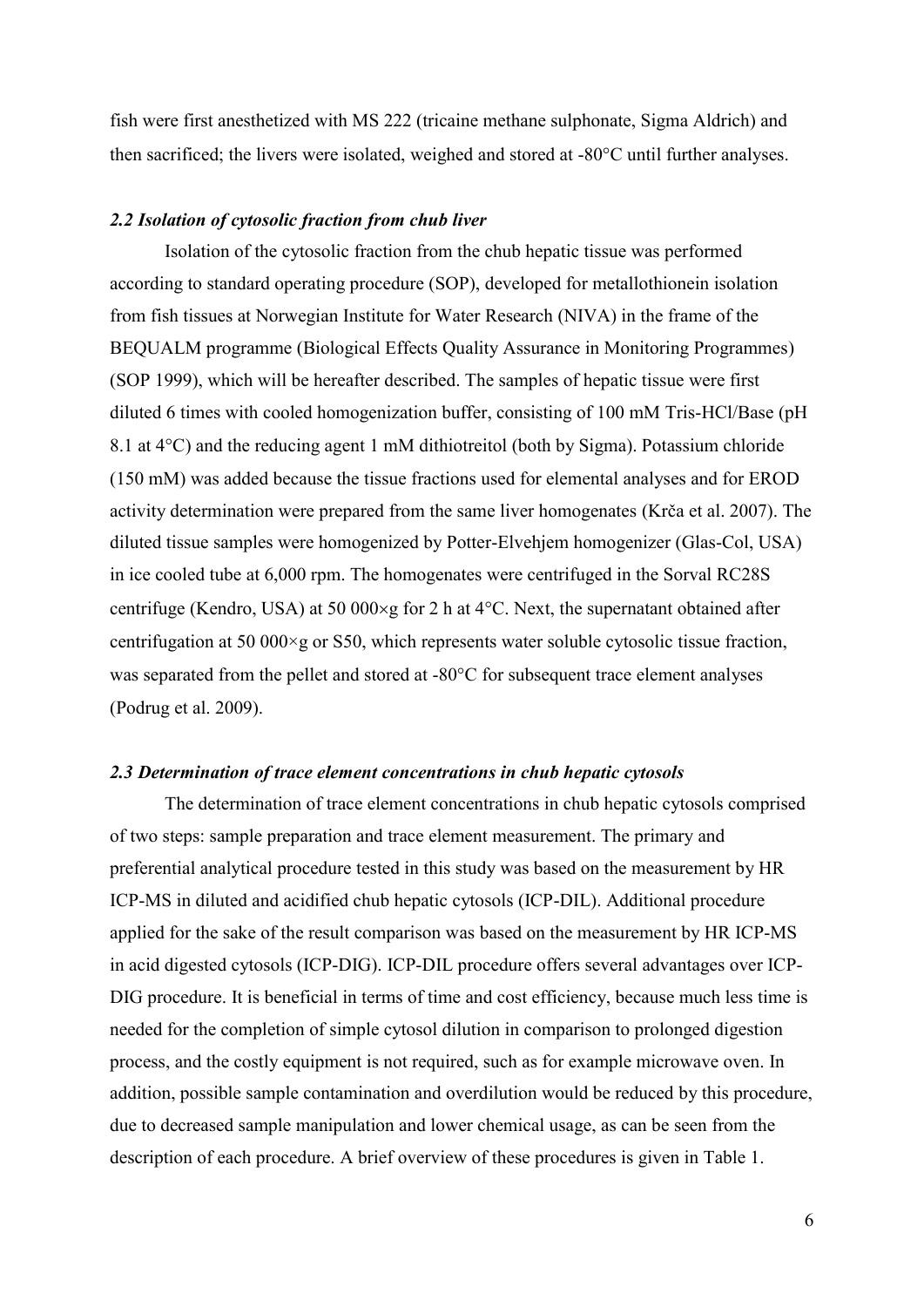# *2.3.1 Measurements by HR ICP-MS in diluted and acidified cytosols (ICP-DIL)*

Prior to measurements, cytosols were ten times diluted with Milli-Q water to obtain larger volume of sample for the analysis, and to diminish the influence of complex cytosol matrix as much as possible without addition of chemicals. The samples were also acidified: 20 µL of 65% HNO<sup>3</sup> (*Suprapur*, Merck, Germany) was added per 2 mL of diluted cytosol. Measurements of trace element concentrations were performed by HR ICP-MS (Element 2, Thermo, Bremen, Germany), equipped with a double focusing mass analyser using reverse Nier-Johnson geometry. An autosampler (ASX 510, Cetac Technologies, USA) and sample introduction kit consisting of a SeaSpray nebulizer and cyclonic spray chamber Twister were employed to transport the analytes into the plasma of the ICP-MS. Measurements of <sup>98</sup>Mo, <sup>111</sup>Cd, <sup>120</sup>Sn, <sup>121</sup>Sb and <sup>208</sup>Pb were operated in low resolution mode, <sup>51</sup>V, <sup>55</sup>Mn, <sup>56</sup>Fe, <sup>59</sup>Co,  $^{63}$ Cu,  $^{66}$ Zn and  $^{86}$ Sr in medium resolution mode, whereas  $^{75}$ As was measured in high resolution mode. Standard solutions were prepared by appropriate dilutions of 100 mg  $L^{-1}$ multielement stock standard solution (Analytika, Prague, Czech Republic) in which single element standard solutions  $(1 g L^{-1})$  of Sb (Analytika, Prague, Czech Republic) and Sn (Analytika, Prague, Czech Republic) were added. Indium  $(1 \mu g L^{-1})$ ; Indium Atomic Spectroscopy Standard Solution, Fluka, Germany) was added to samples as an internal standard, thus enabling the use of external calibration with the standards prepared in 2% HNO<sup>3</sup> (S*uprapur*, Merck, Germany).

## *2.3.2 Measurements by HR ICP-MS in acid digested cytosols (ICP-DIG)*

Due to limited quantity of hepatic cytosol, for the analyses by ICP-DIG we have used the samples remained after previously performed analyses by AAS, which were already five times diluted (Podrug et al. 2009). The step of sample preparation in ICP-DIG consisted of cytosol digestion in laboratory drying oven (ST-05, Instrumentaria, Croatia). The volumes of 0.6 mL of five times diluted cytosols were added to PFA (perfluoroalkoxy polymer resin) vials (30 mL) with threaded caps, and mixed with 0.45 mL of HNO<sup>3</sup> (65%, *Suprapur*, Merck, Germany) and 0.15 mL of H<sub>2</sub>O<sub>2</sub> (30%, *Suprapur*, Merck, Germany). The caps were additionally wrapped with PTFE-teflon tape (0.075 mm) to prevent evaporation, and then put into the oven for 3.5 h at  $85^{\circ}$ C. After digestion, cytosols were five times diluted with Milli-Q water to lower the acid level in the samples below 5%, which resulted with final dilution factor in ICP-DIG amounting to 50 times. To prevent even higher sample dilutions which might lead to inability to measure low concentrations of some elements in the cytosol, we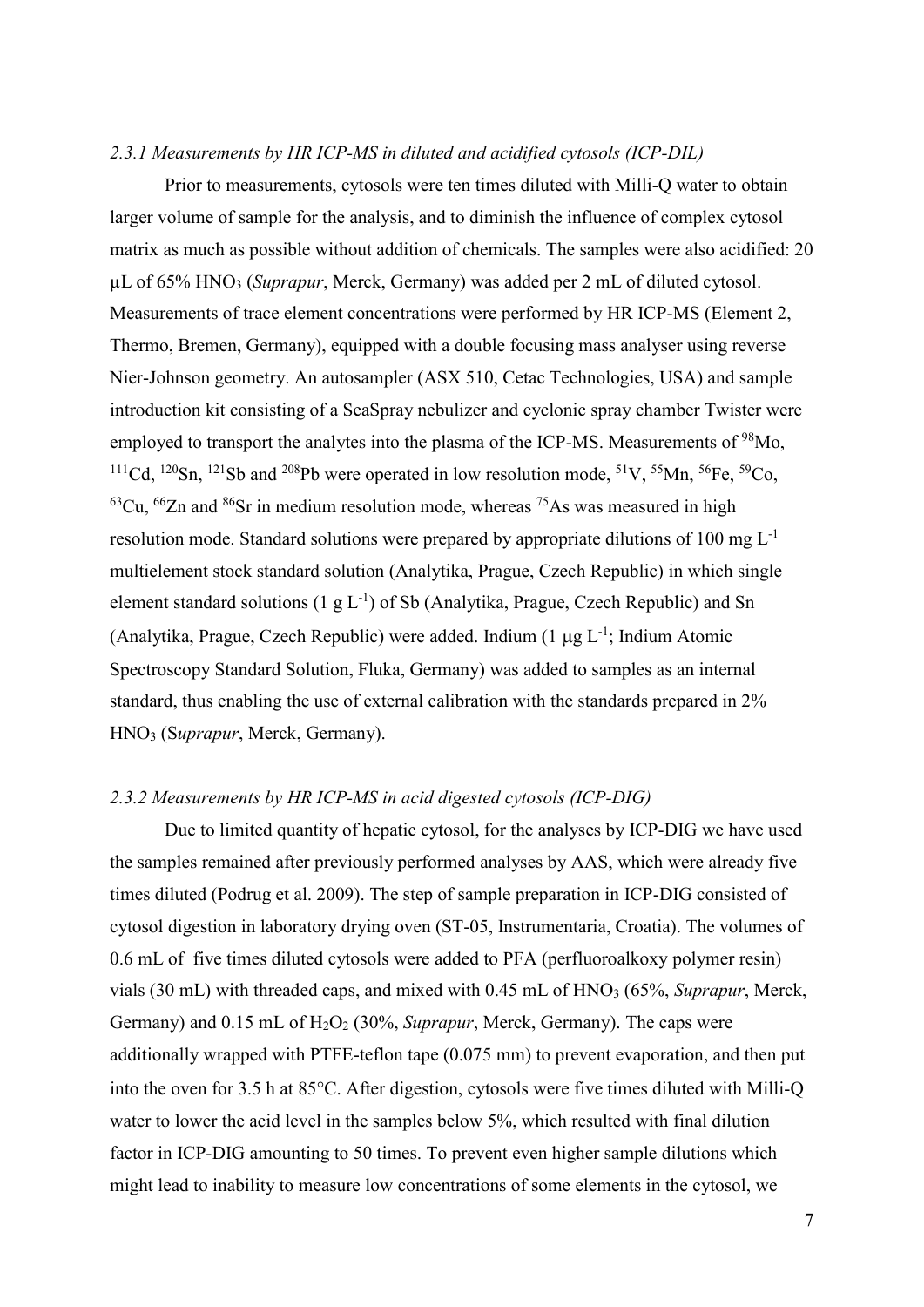have used laboratory drying oven for digestion and not the microwave oven, because the latter requires use of larger volumes of chemicals. The measurements in acid digested cytosols were performed by HR ICP-MS, under the same conditions as described in the section 2.3.1. Due to high dilution factor, the measurements by ICP-DIG could be performed only for Cd, Co, Cu, Fe, Mn, Mo, Sr, V and Zn, whereas As, Pb, Sb and Sn could not be measured.

# *2.4. Validation of trace element measurements in diluted and acidified cytosols by HR ICP-MS (ICP-DIL)*

The validation of trace element measurements in diluted and acidified cytosols by HR ICP-MS (ICP-DIL) included the following: determination of the detection limits, determination of measurement repeatability in duplicates, and the comparison with the results obtained by ICP-DIG.

### *2.4.1. Detection limits*

The detection limits were calculated as three standard deviations of 9-10 measurements in the blank sample. The blank sample for ICP-DIL was ten times diluted homogenization buffer with the addition of HNO<sub>3</sub> (10 mM Tris-HCl/Base, 0.1 mM dithiotreitol, 15 mM KCl and 0.65% HNO<sub>3</sub>). For the sake of comparison, the detection limits were also established for ICP-DIG. The applied blank sample for ICP-DIG was five times diluted digestion mixture (2 mM Tris-HCl/Base, 0.02 mM dithiotreitol, 3 mM KCl, 4.9%  $HNO<sub>3</sub>$  and  $0.75\%$   $H<sub>2</sub>O<sub>2</sub>$ ). The detection limits for ICP-DIL and ICP-DIG are presented in the Table 2.

# *2.4.2. Repeatability of measurement in duplicates*

Due to the limited quantity of the analysed samples, it was not possible to determine commonly applied indicator of method validity, i.e. the repeatability of ten consecutive measurements in several adequately prepared samples of different metal concentrations. Instead, we have determined the repeatability of trace element measurements in duplicates in diluted and acidified cytosols by HR ICP-MS, for as many samples as possible (n=34-39; Table 2). For the sake of comparison, the same was done for ICP-DIG (n=100-102; Table 2). The results are presented in a form of relative standard deviations (RSD, %).

#### *2.4.3. Comparison of the results obtained by ICP-DIL and by ICP-DIG*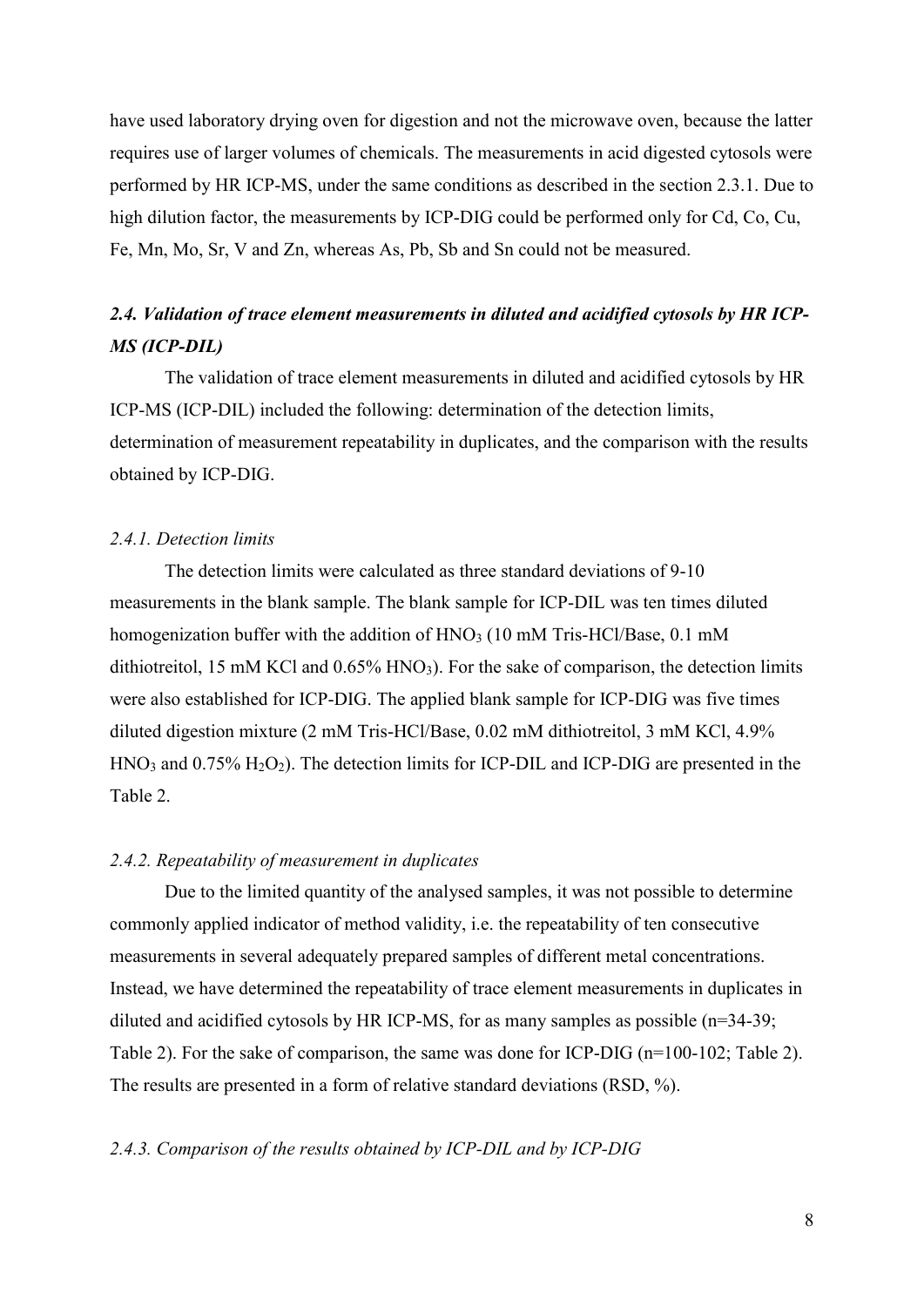The comparison of the results obtained by ICP-DIL with the results obtained by ICP-DIG was based on the comparison of detection limits and repeatability in duplicates (Table 2), as well as on calculations of ratios (%) between the obtained trace element concentrations (ICP-DIL:ICP-DIG; Fig. 1).

Since there was no adequate liquid certified reference material available on the market with corresponding composition to cytosols, we were not able to determine recoveries for ICP-DIL. Therefore, we have used the certified reference material for trace metals (DOLT-3: dogfish liver; distributed by National Research Council Canada) which has to be digested prior to measurement, and determined the recoveries for ICP-DIG for 4 certified elements (Table 3). With the aim to obtain liquid samples comparable to cytosols, the weights of 0.136- 0.176 g of DOLT-3 were suspended in 1 mL of Milli-Q water, and then digested in the same way as the chub hepatic cytosol. The digestion of certified reference material was repeated five times, to enable the assessment of the reproducibility. The calculation of the ratios of ICP-DIL against ICP-DIG allowed the relative evaluation of accuracy for ICP-DIL for those four elements (Cd, Cu, Fe, and Zn).

In addition, the relationships between trace element concentrations obtained by ICP-DIL and ICP-DIG were established by correlation analysis (Fig. 1). The comparison of the results obtained by different procedures could enable better insight in the quality of trace element measurement in diluted and acidified cytosols by HR ICP-MS and its applicability as the fast and reliable screening tool in the monitoring studies.

# *2.5. Data processing and the statistical analyses*

All the calculations were performed with the Microsoft Office Excel 2007. The measured concentrations in diluted or digested cytosols were multiplied with the appropriate dilution factors (10 for ICP-DIL, 50 for ICP-DIG; Table 1), and expressed as ng or µg of trace element per mL of S50 fraction. The descriptive statistics (mean, standard deviation, median, minimum, maximum, Q1, Q3) and the calculation of Spearman correlation coefficients were performed by SigmaStat 3.5.

For calculation of constitutive trace element ranges, the mean values and standard deviations were not used, to avoid the influence of several extreme values of some elements, which could be possibly caused by other factors and not by natural variability. Lower  $(Q_1)$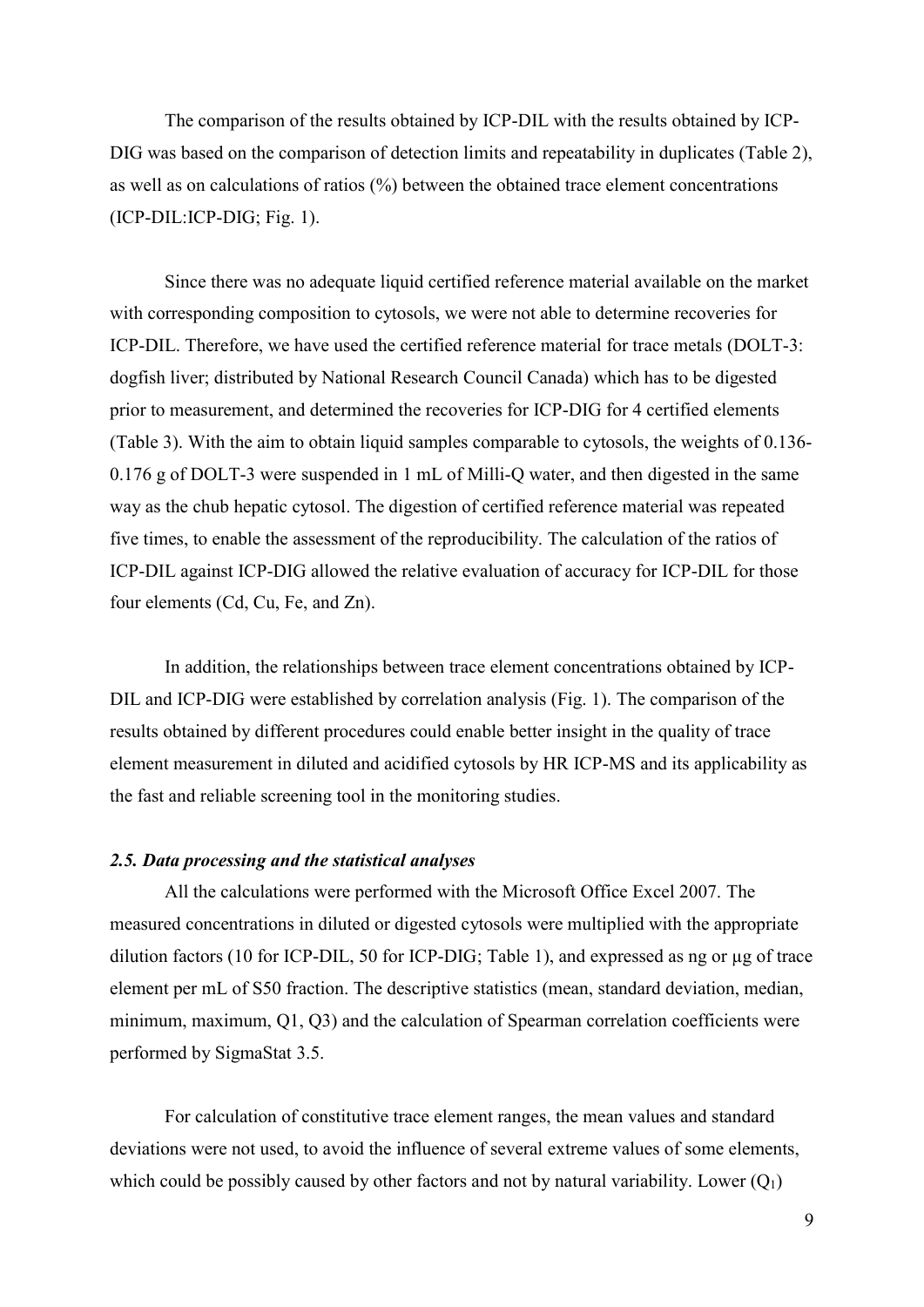and upper quartiles  $(Q_3)$  of complete data sets were therefore set as lower and upper limits of the constitutive ranges.

### **3. Results and discussion**

# *3.1. Validation of trace element measurement by HR ICP-MS in diluted and acidified chub hepatic cytosols*

In our previous studies, we have used AAS for trace element analyses, which enabled the measurement of limited number of trace elements (Cd, Cu, Fe, Mn and Zn) in the cytosols of different chub tissues (in the gills (Dragun et al. 2007; Dragun et al. 2009b,c); liver (Podrug and Raspor 2009; Podrug et al. 2009); intestine (Filipović Marijić and Raspor 2010)). The other elements could not be measured because of high detection limits of that technique: the lower limits of optimum working ranges of FAAS for elements included in this study amount from 20 to 1000 ng mL<sup>-1</sup> (Varian 1989), whereas ETAAS is typically up to 100 times more sensitive (Varian 1988). The introduction of HR ICP-MS in future research, therefore, would offer an opportunity for simultaneous measurement of larger number of elements present in the tissue cytosols of wild-caught fish in concentrations too low to be measured by AAS. It could eventually provide more complete insight in the metal exposure of organisms inhabiting natural waters.

The detection limits of ICP-DIL (trace element determination by HR ICP-MS in cytosols which are not acid digested, but only diluted and acidified) for the 13 elements selected in this study were mostly much lower than their concentrations in the chub hepatic cytosol, which is a good basis for reliable measurements (Table 2). These LODs were also noticeably lower compared to LODs of ICP-DIG (Table 2), as well as compared to previously published LODs of AAS (Dragun et al., 2007), as obvious benefit of ICP-DIL procedure. The repeatability of the measurement in duplicate of this procedure was excellent for majority of measured elements, with RSD mostly below 3% (Table 2). RSD was somewhat higher only for few elements present in the cytosol in very low concentrations, often below 1 ng mL $^{-1}$  (5-10% for As, Sb, Sn; Table 2). The repeatability of measurement in duplicate of ICP-DIL was, therefore, either equal or even better compared to acid digestion based procedure ICP-DIG (Table 2).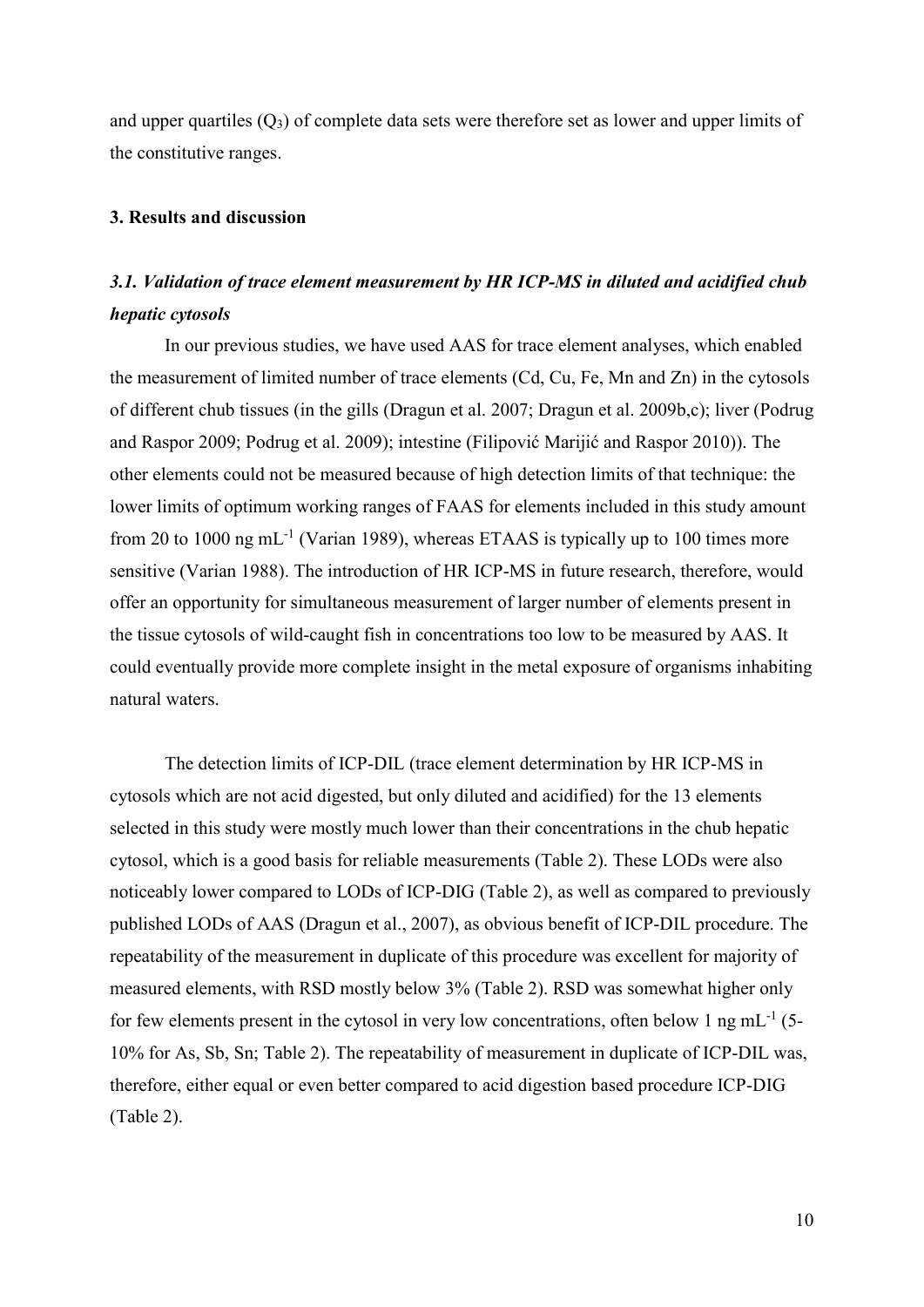The cytosolic concentrations of five metals (Cd, Cu, Fe, Mn and Zn) in liver were previously measured by AAS and published for the same chub specimens as used in this study (Podrug and Raspor 2009; Podrug et al. 2009). The results obtained by ICP-DIL procedure exhibited excellent agreement with those published results, as well as with the results obtained for acid digested cytosols by ICP-DIG procedure. The latter was confirmed by positive, statistically significant, correlation coefficients, mostly above 0.9 (Figure 1a-e). On average, the results obtained by ICP-DIL for all five metals were mainly within  $\pm 10\%$  of the results obtained by ICP-DIG (Figure 1a-e).

The results obtained by ICP-DIL were also compared with the results obtained by ICP-DIG for additional four trace elements (Co, Mo, Sr and V; Fig. 1f-i). The concentrations of Co and V obtained by both methods were mainly comparable (Fig. 1f and 1i), whereas somewhat higher concentrations of Mo were obtained by ICP-DIL compared to ICP-DIG (Fig. 1g). The most pronounced deviations between ICP-DIL and ICP-DIG were observed for Sr (Fig. 1h). The probable reason was the low repeatability of Sr measurements in duplicate by ICP-DIG (Table 2), which eventually lead to suspiciously high Sr values obtained by ICP-DIG in four samples (Fig. 1h). The correlations between the results obtained by ICP-DIL and ICP-DIG were positive and statistically significant, and mainly above 0.7 (Fig. 1f-i), which could be perceived as satisfactory, taking into consideration rather low concentrations of these elements present in the chub hepatic cytosol (Table 2).

Since the recoveries could not be determined directly for ICP-DIL, due to inability to find adequate certified reference material, we have determined the recoveries for ICP-DIG for four metals present in the applied certified reference material (Cd, Cu, Fe and Zn), and evaluated the accuracy of ICP-DIL relative to ICP-DIG. The recoveries of all four elements were within  $\pm$ 5% from certified values (Table 3), with high reproducibility of five repeated measurements (RSD<3%; Table 3). As described above, agreement between the concentrations obtained by ICP-DIL and ICP-DIG, with latter confirmed as accurate, was excellent (Fig. 1). This was an indirect confirmation that measurements of Cd, Cu, Fe and Zn by ICP-DIL were also accurate.

In a conclusion, the ICP-DIL procedure, i.e. the determination of trace elements by HR ICP-MS after cytosol dilution and acidification, exhibited a good repeatability in duplicates, agreement with measurements in acid digested cytosols by HR ICP-MS, and has been proven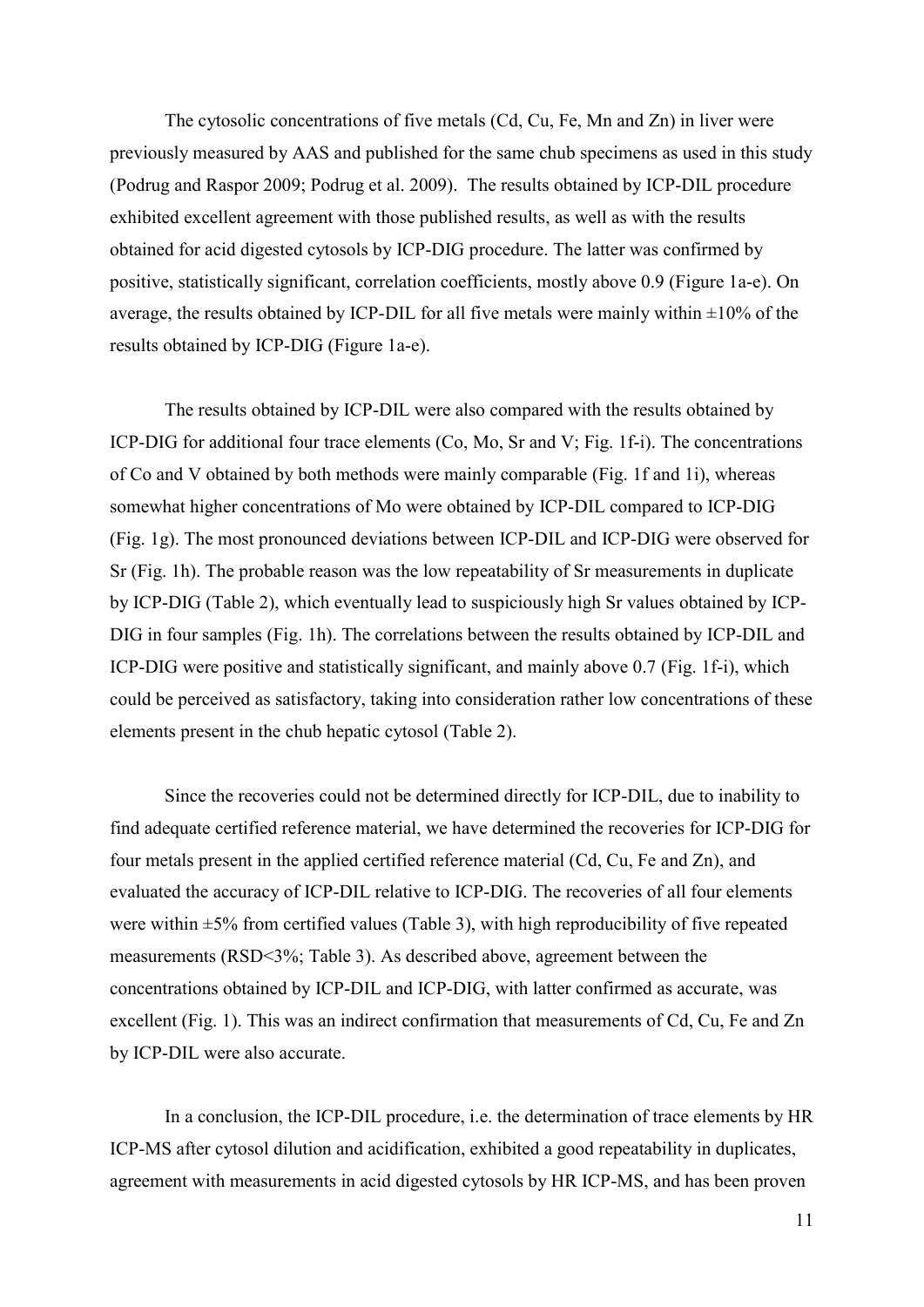accurate for several elements (Cd, Cu, Fe and Zn). These findings, in addition to low detection limits, as well as fast and easy sample preparation with minimal chances of sample contamination and overdilution, make this procedure advantageous for environmental studies.

# *3.2. Preliminary data for eight trace elements in the chub hepatic cytosol*

The preliminary set of data for eight trace elements (As, Co, Mo, Pb, Sb, Sn, Sr, V) in the chub hepatic cytosol obtained by ICP-DIL procedure is given in Table 4. Since only the remaining samples were used for these analyses, the collected data refer to approximately half of the total number of fish sampled in this study. The results were presented for a total number of 36 and 23 chubs in the spring and autumn periods of 2006, respectively, in contrast to 81 and 59 fish that were actually sampled from the Sava River. A partial data set was a limiting factor, preventing more detailed analysis of physiological variability of the concentrations of As, Co, Mo, Pb, Sb, Sn, Sr and V in the soluble fraction of the chub liver. Therefore, constitutive ranges were defined for both studied periods together, and included both female and male chub specimens 2-5 years old (length: 22.1±3.8 cm; body mass:  $122.7\pm59.6$  g).

The constitutive ranges of trace elements in the chub hepatic cytosol defined in this study were as follows, in the decreasing order: Mo 22.8-30.6 ng mL<sup>-1</sup>; Sr 5.45-10.5 ng mL<sup>-1</sup>; V 2.92-11.5 ng mL<sup>-1</sup>; Co 4.05-5.11 ng mL<sup>-1</sup>; As 1.65-4.91 ng mL<sup>-1</sup>; Pb 0.97-5.93 ng mL<sup>-1</sup>; Sn 0.91-2.07 ng mL<sup>-1</sup>; Sb 0.15-0.43 ng mL<sup>-1</sup>. To enable the comparison of our results with total loads of trace elements in the fish liver commonly reported in the monitoring studies, we have additionally presented cytosolic constitutive ranges in ng  $g^{-1}$ , after multiplication by 6, which was a factor of tissue dilution during homogenization: Mo 136.8-183.6; Sr 32.7-63.0; V 17.5- 69.0; Co 24.3-30.7; As 9.9-29.5; Pb 5.8-35.6; Sn 5.5-12.4; and Sb 0.9-2.6. These ranges should be, however, solely comprehended as the preliminary information required for differentiation between metal exposed and unexposed specimens, which would be impossible without at least an approximate idea on the ranges of trace elements present in the tissues of metal unexposed aquatic organisms. Combining our data with the previous reports (Podrug et al. 2009), it can be seen that metal/metalloid concentrations in the chub hepatic cytosol were present in the following order: Fe,Zn>Cu>Mn>Mo>Sr,V,Cd>Co>As,Pb>Sn>Sb. Comparable concentration order for several metals was reported for the whole liver tissue of cyprinid fish *Barbus xanthopterus* (Fe>Zn>Cu>Pb>Mn>Co>Cd) (Alhas et al. 2009) and *Tor grypus* (Fe>Zn>Cu>Pb>Mn>Co) (Oymak et al. 2009).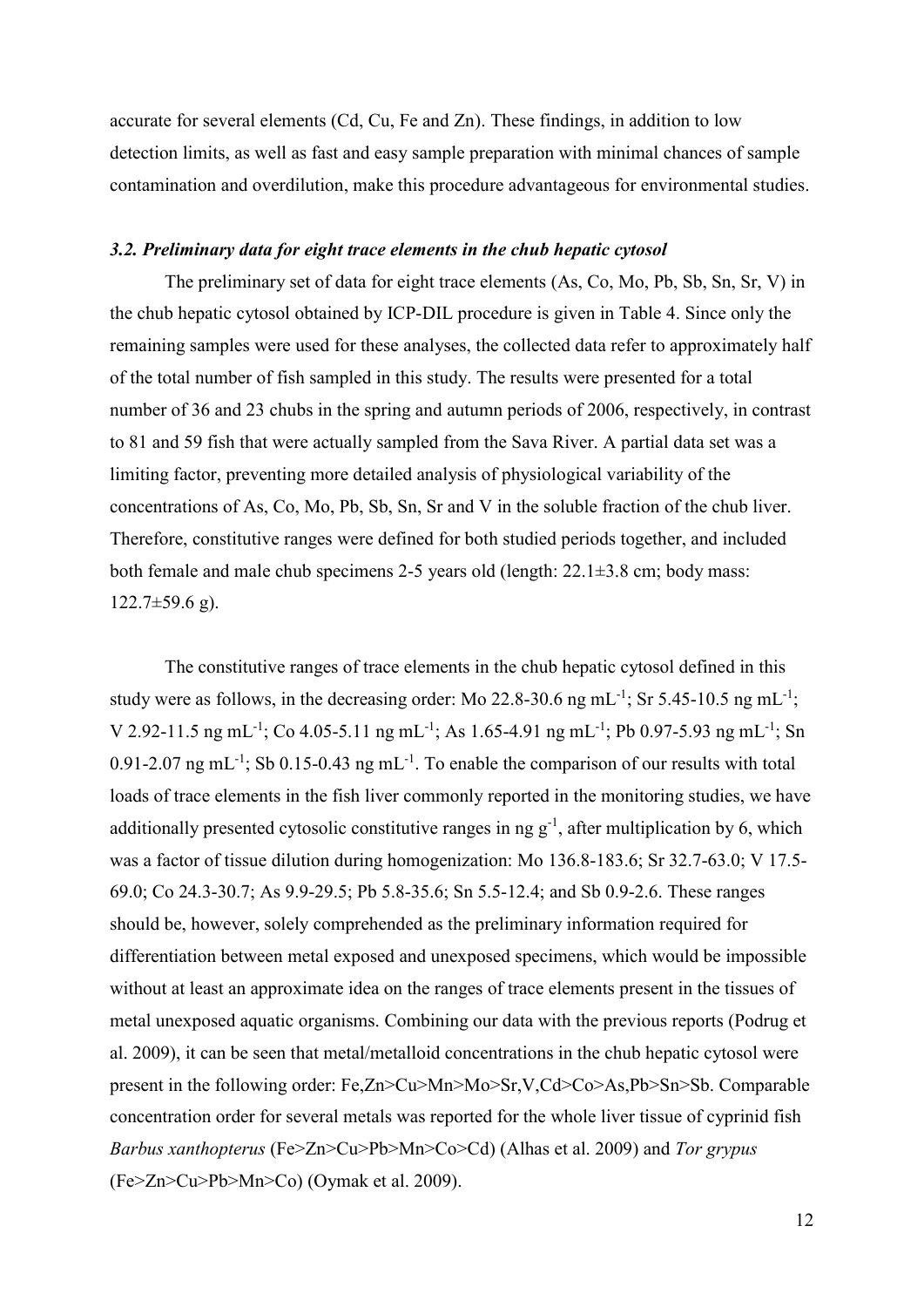However, it is interesting to observe that Pb concentrations in the whole liver tissue of these species appear to be rather high  $(2-3 \mu g g^{-1})$ , on wet mass basis), in the range of essential element Cu. In contrast, in the cytosol of chub liver Pb was present in considerably lower concentrations, in the range of nonessential metal Cd (Pb:  $6-36$  ng  $g^{-1}$ , on wet mass basis, which is 1-2% or even less compared to total Pb present in the liver of two above discussed species). There is a possibility that such difference could be associated to interspecies variability, since, for example, whole liver burdens of Pb, Cd and As reported for another cyprinid fish, common carp (*Cyprinus carpio*), were rather low and comparable (on wet mass basis, approximately 30 ng  $g^{-1}$ , 20 ng  $g^{-1}$ , 50 ng  $g^{-1}$ , respectively (Čelechovská et al. 2007)), and similar to the concentrations of these elements in the chub hepatic cytosol measured in our study (on wet mass basis, <40 ng  $g^{-1}$ , <60 ng  $g^{-1}$ , <30 ng  $g^{-1}$ , respectively). However, there is also a possibility of Pb storage mainly in the non-soluble tissue fraction (e.g. granules). The study on salmonid fish, brown trout (*Salmo trutta*), and anguillid fish, European eel (*Anguilla anguilla*), in unpolluted Pigueña River in Spain revealed that in contrast to Cd, Cu and Zn, which were found in high percentages in hepatic cytosol, Pb was mainly located in the noncytosolic fraction (Linde et al. 1999). Although whole tissue burdens can be good indicators of overall accumulation of metals in specific tissues, they are often not conclusive in understanding metal pollution impacts on aquatic organisms (Clements and Rees 1997; Farag et al. 1999). The fact that portions of certain metals present in the soluble tissue fraction and thus available for possible interactions and effects on the metal-sensitive cell components, such as various proteins and enzymes, could comprise only few percent of the complete tissue metal quantity, accentuates the need to further study the variability of metals present in that specific fraction, both as a result of the natural causes and the changes in the environmental exposure.

## **4. Conclusions**

The measurements of trace elements in diluted and acidified chub hepatic cytosols by HR ICP-MS exhibited excellent repeatability in duplicates and comparability with measurements by HR ICP-MS in acid digested cytosols, indicating that complex cytosol matrix did not affect the quality of obtained results. Therefore, the application of HR ICP-MS - a multielement, low detection limit analytical technique - in monitoring studies for simultaneous determination of large number of environmentally relevant trace elements in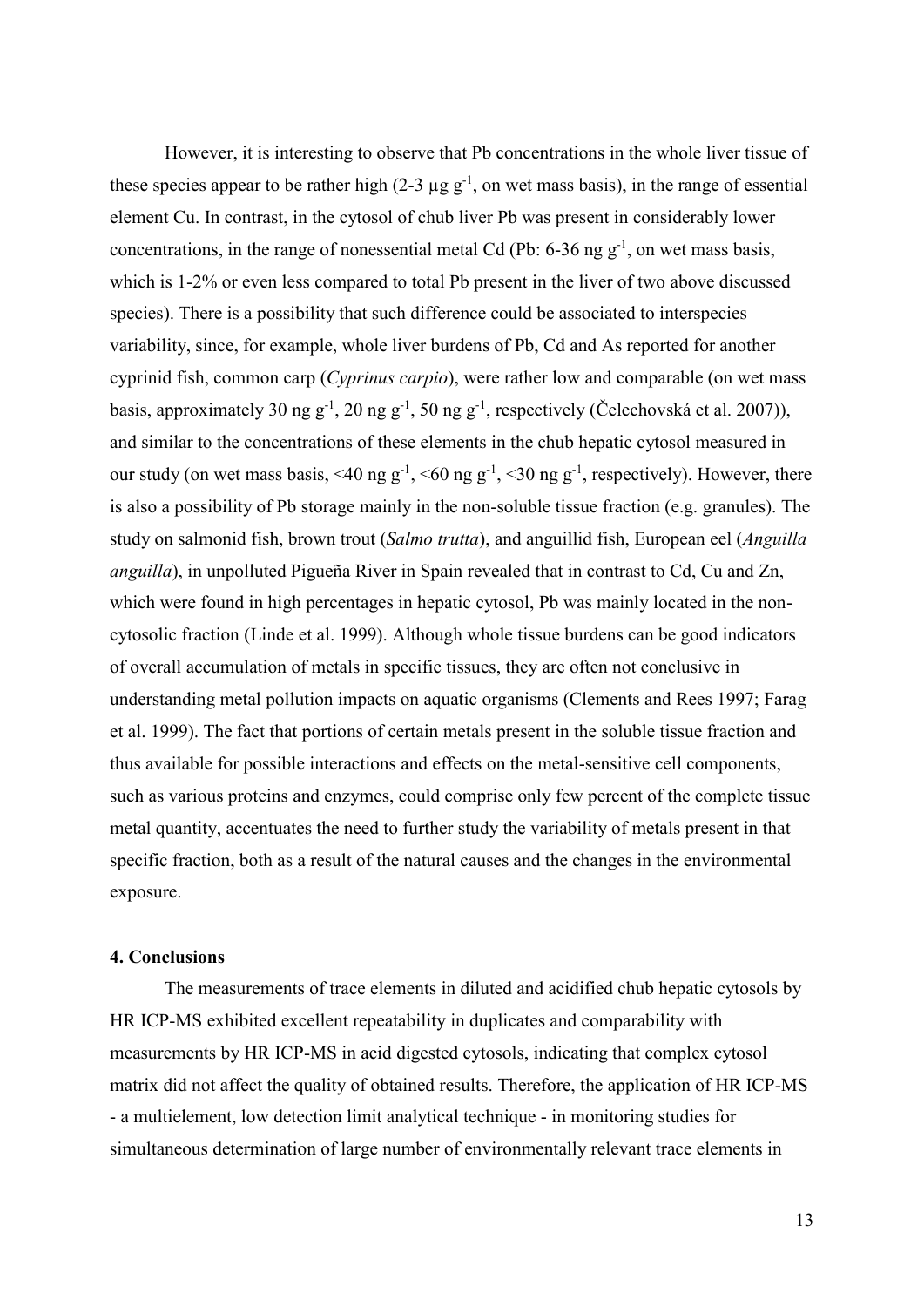diluted and acidified fish tissue cytosols could present a valuable contribution to fast and reliable early recognition of increased fish exposure to metals in natural aquatic systems.

# **Acknowledgements**

The financial support by the Ministry of Science, Education and Sport of the Republic of Croatia (projects No. 098-0982934-2721 and 098-0982934-2715) is acknowledged. The samplings were carried out as a part of the European FP6 project **SA**va **RI**ver **B**asin: Sustainable Use, Management and Protection of Resources (INCO-CT-2004-509160). The authors are thankful to all SARIB project participants for the help in the fish sampling and dissection, and to Nesrete Krasnići, B.Sc. for valuable technical assistance in sample preparation.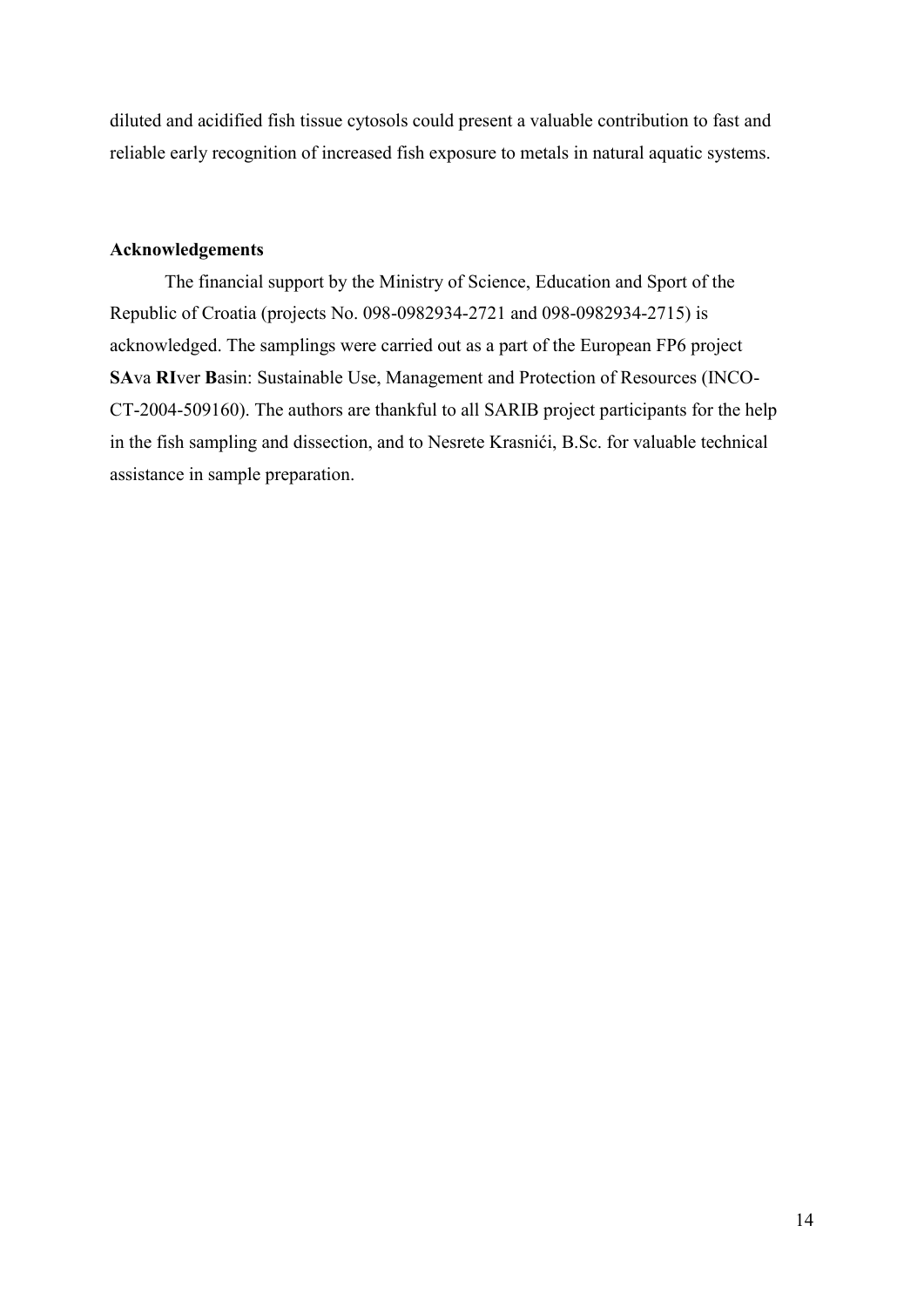## **References**

- Alhas, E., Oymak, S. A., & Karadede Akin, H. (2009). [Heavy metal concentrations in two](http://www.springerlink.com/content/j703884280203v82/)  barb, *[Barbus xanthopterus](http://www.springerlink.com/content/j703884280203v82/)* and *Barbus rajanorum mystaceus* [from Atatürk Dam Lake,](http://www.springerlink.com/content/j703884280203v82/)  [Turkey.](http://www.springerlink.com/content/j703884280203v82/) Environmental Monitoring and Assessment, 148(1-4), 11-18.
- Barlas, N. (1999). A pilot study of heavy metal concentration in various environments and fishes in the Upper Sakarya River Basin, Turkey. Environmental Toxicology, 14(3), 367- 373.
- Campbell, P. G. C., Giguère, A., Bonneris, E., & Hare, L. (2005). Cadmiu[m-handling](http://www.sciencedirect.com/science/article/pii/S0166445X0400325X)  [strategies in two chronically exposed indigenous freshwater organisms](http://www.sciencedirect.com/science/article/pii/S0166445X0400325X) **-** the yellow perch (*Perca flavescens*[\) and the floater mollusc \(](http://www.sciencedirect.com/science/article/pii/S0166445X0400325X)*Pyganodon grandis*)**.** Aquatic Toxicology, 72(1-2), 83-97.
- Campbell, P. G. C., Kraemer, L. D., Giguère, A., Hare, L., & Hontela, A. (2008). Subcellular distribution of cadmium and nickel in chronically exposed wild fish: inferences regarding metal detoxification strategies and implications for setting water quality guidelines for dissolved metals. Human and Ecological Risk Assessment, 14(2), 290-316.
- Clements, W. H., & Rees, D. E. (1997). Effects of heavy metals on prey abundance, feeding habits, and metal uptake of brown trout in the Arkansas River, Colorado. Transactions of the American Fisheries Society, 126(5), 774-785.
- Čelechovská, O., Svobodová, Z., Žlábek, V., & Macharáčková, B. (2007). Distribution of metals in tissues of the common carp (*Cyprinus carpio* L.). Acta Veterinaria Brno, 76(S8), 93-100.
- Dautović, J., Roje, V., Kozar, S., Fiket, Ž., & Mikac, N. (2007). Dissolved trace metals in some rivers and lakes from the Republic of Croatia. Proceedings of 4<sup>th</sup> Croatian Conference on Waters with International Participation: Croatian Waters and European Union - Challenges and Possibilities, Opatija, Croatia, pp. 115-122.
- Dragun, Z., Raspor, B., & Podrug, M. (2007). The influence of the season and the biotic factors on the cytosolic metal concentrations in the gills of the European chub (*Leuciscus cephalus* L.). Chemosphere 69(6), 911-919.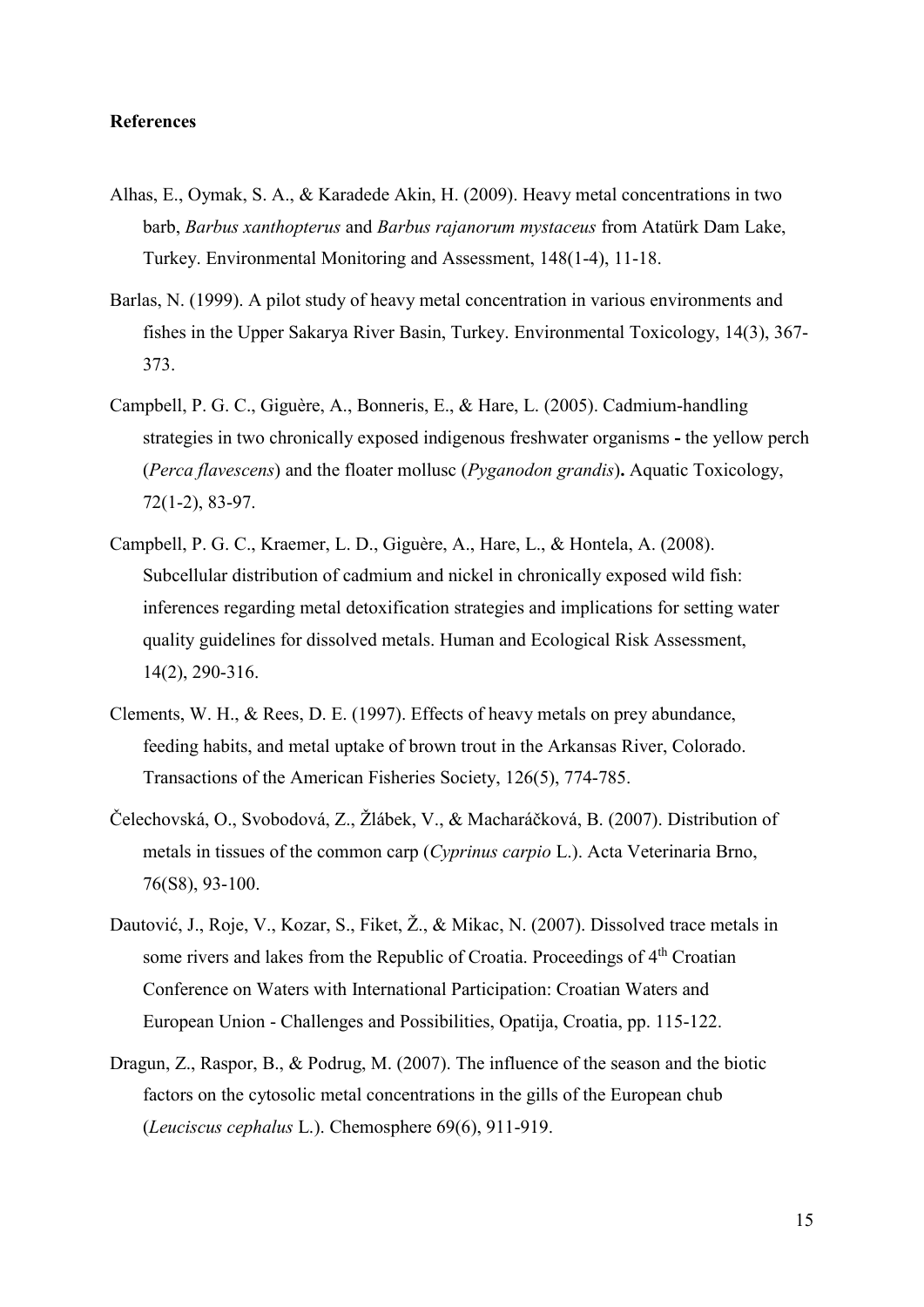- Dragun, Z., Roje, V., Mikac, N., & Raspor, B. (2009a). Preliminary assessment of total dissolved trace metal concentrations in Sava River water. Environmental Monitoring and Assessment, 159(1-4), 99-110.
- Dragun, Z., Podrug, M., & Raspor, B. (2009b). Combined use of bioindicators and passive samplers for the assessment of the river water contamination with metals. Archives of Environmental Contamination and Toxicology, 57(2), 211-220.
- Dragun, Z., Podrug, M., & Raspor, B. (2009c). The assessment of natural causes of metallothionein variability in the gills of European chub (*Squalius cephalus* L.). Comparative Biochemistry and Physiology C, 150(2), 209-217.
- Dragun, Z., Kapetanović, D., Raspor, B., & Teskeredžić, E. (2011). Water quality of medium size watercourse under baseflow conditions: the case study of river Sutla in Croatia. AMBIO, 40(4), 391-407.
- European Parliament and the Council of the European Union (EPCEU) (2008). Directive 2008/105/EC of the European Parliament and of the Council on environmental quality standards in the field of water policy, amending and subsequently repealing Council Directives 82/176/EEC, 83/513/EEC, 84/156/EEC, 84/491/EEC, 86/280/EEC, and amending Directive 2000/60/EC of the European Parliament and of the Council, Official Journal of the European Communities L, 348/84.
- Farag, A. M., Woodward, D. F., Brumbaugh, W., Goldstein, J. N., MacConnell, E., Hogstrand, C., & Barrows, F. T. (1999). Dietary effects of metals-contaminated invertebrates from the Coeur d'Alene River, Idaho, on cutthroat trout. Transactions of the American Fisheries Society, 128(4), 578-592.
- Fidan, A. F., Ciğerci, İ. H., Konuk, M., Küçükkurt, İ., Aslan, R., & Dündar, Y. (2008). Determination of some heavy metal levels and oxidative status in *Carassius carassius* L., 1758 from Eber Lake. Environmental Monitoring and Assessment, 147(1-3), 35-41.
- Filipović, V., & Raspor, B. (2003). Metallothionein and metal levels in cytosol of liver, kidney and brain in relation to growth parameters of *Mullus surmuletus* and *Liza aurata* from the Eastern Adriatic Sea. Water Research, 37(13), 3253-3262.
- Filipović Marijić, V., & Raspor, B. (2008). Hepatic metallothionein and metal (Zn, Cu and Cd) variability in relation to reproductive cycle of *Mullus barbatus* and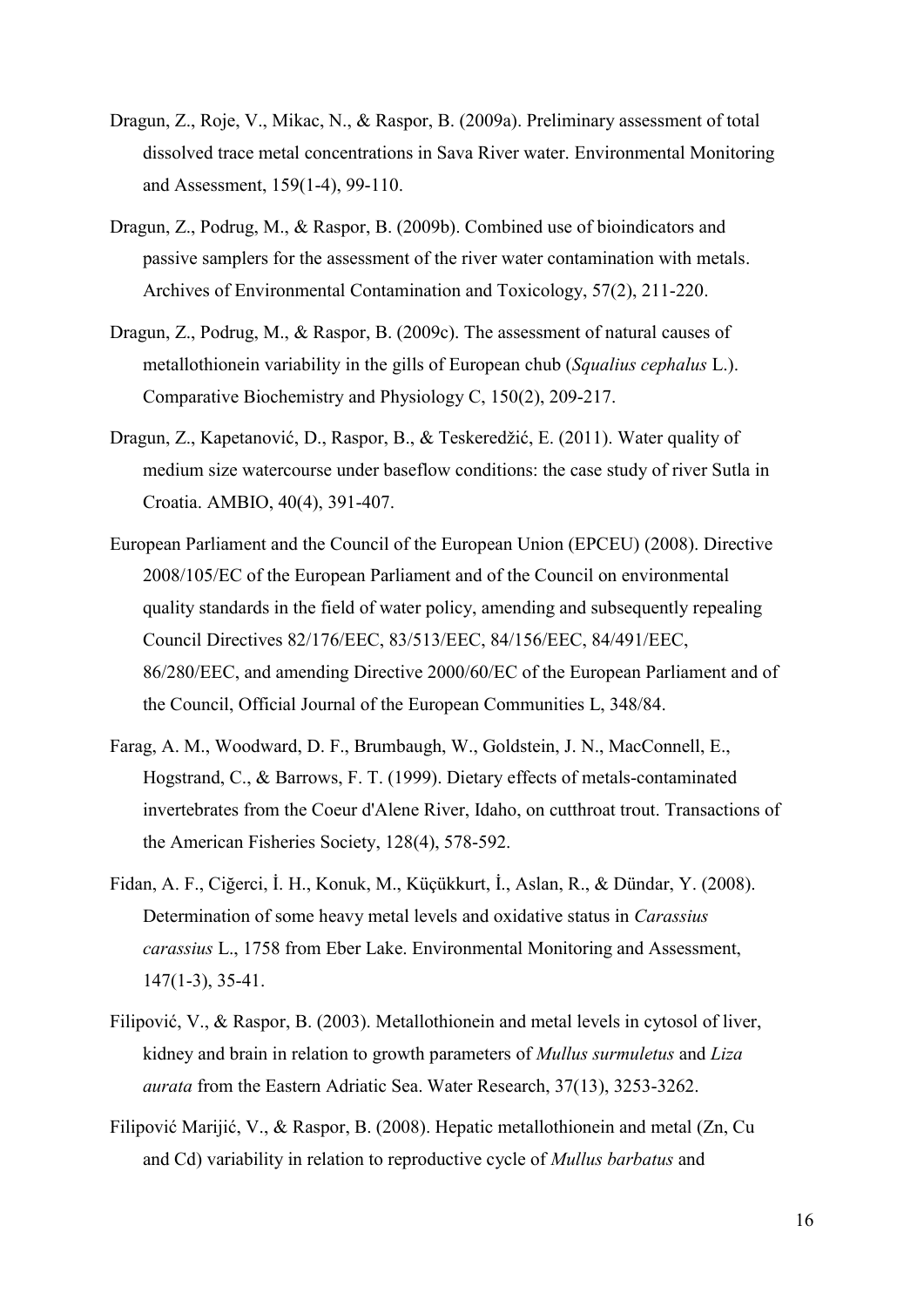*Merluccius merluccius* from the Eastern Adriatic Sea. Fresenius Environmental Bulletin, 17(6), 705-712.

- Filipović Marijić, V., & Raspor, B. (2010). The impact of fish spawning on metal and protein levels in gastrointestinal cytosol of indigenous European chub. Comparative Biochemistry and Physiology C, 152(2), 133-138.
- Gandolfi, G., Zerunian, S., Torricelli, P., & Marconato, A. (1991). I pesci delle acque interne italiane. Roma, Istituto Poligrafico e Zecca dello Stato, 617 pp.
- Giguère, A., Campbell, P. G. C., Hare, L., McDonald, D. G., & Rasmussen, J. B. (2004). Influence of lake chemistry and fish age on cadmium, copper, and zinc concentrations in various organs of indigenous yellow perch (*Perca flavescens).*  Canadian Journal of Fisheries and Aquatic Sciences, 61(9), 1702-1716.
- Giguère, A., Campbell, P. G. C., Hare, L., & Couture, P. (2006). Sub-cellular partitioning of cadmium, copper, nickel and zinc in indigenous yellow perch (*Perca flavescens*) sampled along a polymetallic gradient. Aquatic Toxicology, 77(2), 178-189.
- Goto, D., & Wallace, W. G. (2010). Metal intracellular partitioning as a detoxification mechanism for mummichogs (*Fundulus heteroclitus*) living in metal-polluted salt marshes. Marine Environmental Research, 69(3), 163-171.
- Harte, J., Holdren, C., Schneider, R., & Shirley, C. (1991). Toxics A to Z, a guide to everyday pollution hazards. Oxford: University of California Press.
- Holcombe, G. W., Benoit, D. A., Leonard, E. N., & McKim, J. M. (1976). Long-term effects of lead exposure on three generations of brook trout (*Salvelinus fontinalis*). Journal of the Fisheries Research Board Canada, 33(8), 1731-1741.
- HRN EN 14011 (2005). Fish sampling by electric power [Uzorkovanje riba električnom strujom].
- Kamunde, C., & MacPhail, R. (2008). Bioaccumulation and hepatic speciation of copper in rainbow trout (*Oncorhynchus mykiss*) during chronic waterborne copper exposure. Archives of Environmental Contamination and Toxicology, 54(3), 493-503.
- Kraemer, L. D., Campbell, P. G. C., & Hare, L. (2005). Dynamics of Cd, Cu and Zn accumulation in organs and sub-cellular fractions in field transplanted juvenile yellow perch (*Perca flavescens*). Environmental Pollution, 138(2), 324-337.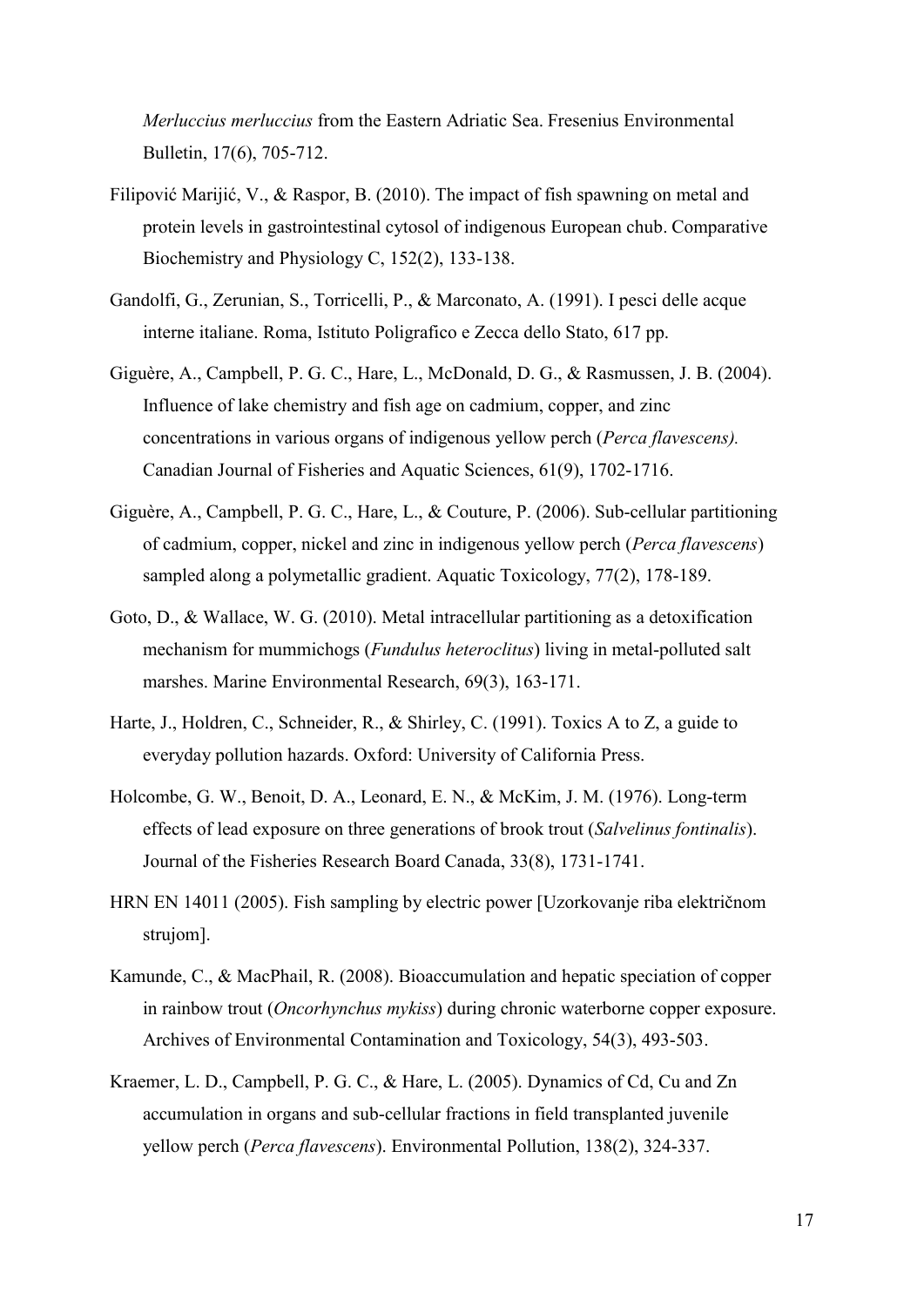- Kraemer, L. D., Campbell, P. G. C., & Hare, L. (2006). Seasonal variations in hepatic Cd and Cu concentrations and in the sub-cellular distribution of these metals in juvenile yellow perch (*Perca flavescens*). Environmental Pollution, 142(2), 313-325.
- Krča, S., Žaja, R., Čalić, V., Terzić, S., Grubešić, M. S., Ahel, M., & Smital, T. (2007). Hepatic biomarker responses to organic contaminants in feral chub (*Leuciscus cephalus*) - laboratory characterization and field study in the Sava River, Croatia. Environmental Toxicology and Chemistry, 26(12), 2620-2633.
- Lapointe, D., & Couture, P. (2009). Influence of the route of exposure on the accumulation and subcellular distribution of nickel and thallium in juvenile fathead minnows (*Pimephales promelas).* Archives of Environmental Contamination and Toxicology, 57(3), 571-580.
- Linde, A. R., Sánchez-Galán, S., Klein, D., García-Vázquez, E., & Summer, K. H. (1999). Metallothionein and heavy metals in brown trout (*Salmo trutta*) and european eel (*Anguilla anguilla*): a comparative study. Ecotoxicology and Environmental Safety, 44(2), 168-173.
- Maitland, P. S., & Campbell, R. N. (1992). Freshwater fishes of the British Isles. London: HarperCollins Publishers.
- McGeer, J. C., Niyogi, S., & Smith, D. S. (2012). Cadmium. In M. Wood, A. P. Farrell and C. J. Brauner (Eds.), Homeostasis and Toxicology of Non-Essential Metals, Fish Physiology Series - Vol. 31B (pp. 125-184). Amsterdam: Elsevier.
- Milačič, R., Ščančar, J., Murko, S., Kocman, D., & Horvat, M. (2010). A complex investigation of the extent of pollution in sediments of the Sava River. Part 1: Selected elements. Environmental Monitoring and Assessment, 163(1-4), 263-275.
- Oymak, S. A., Karadede-Akin, H., & Dogan, N. (2009). Heavy metal in tissues of *Tor grypus* from Atatürk Dam Lake, Euphrates River-Turkey. Biologia, 64(1), 151-155.
- Papagiannis, I., Kagalou, I., Leonardos, J., Petridis, D., & Kalfakakou, V. (2004). Copper and zinc in four freshwater fish species from Lake Pamvotis (Greece). Environment International, 30(3), 357-362.
- Paris-Palacios, S., & Biagianti-Risbourg, S. (2006). Hepatocyte nuclear structure and subcellular distribution of copper in zebrafish *Brachydanio rerio* and roach *Rutilus*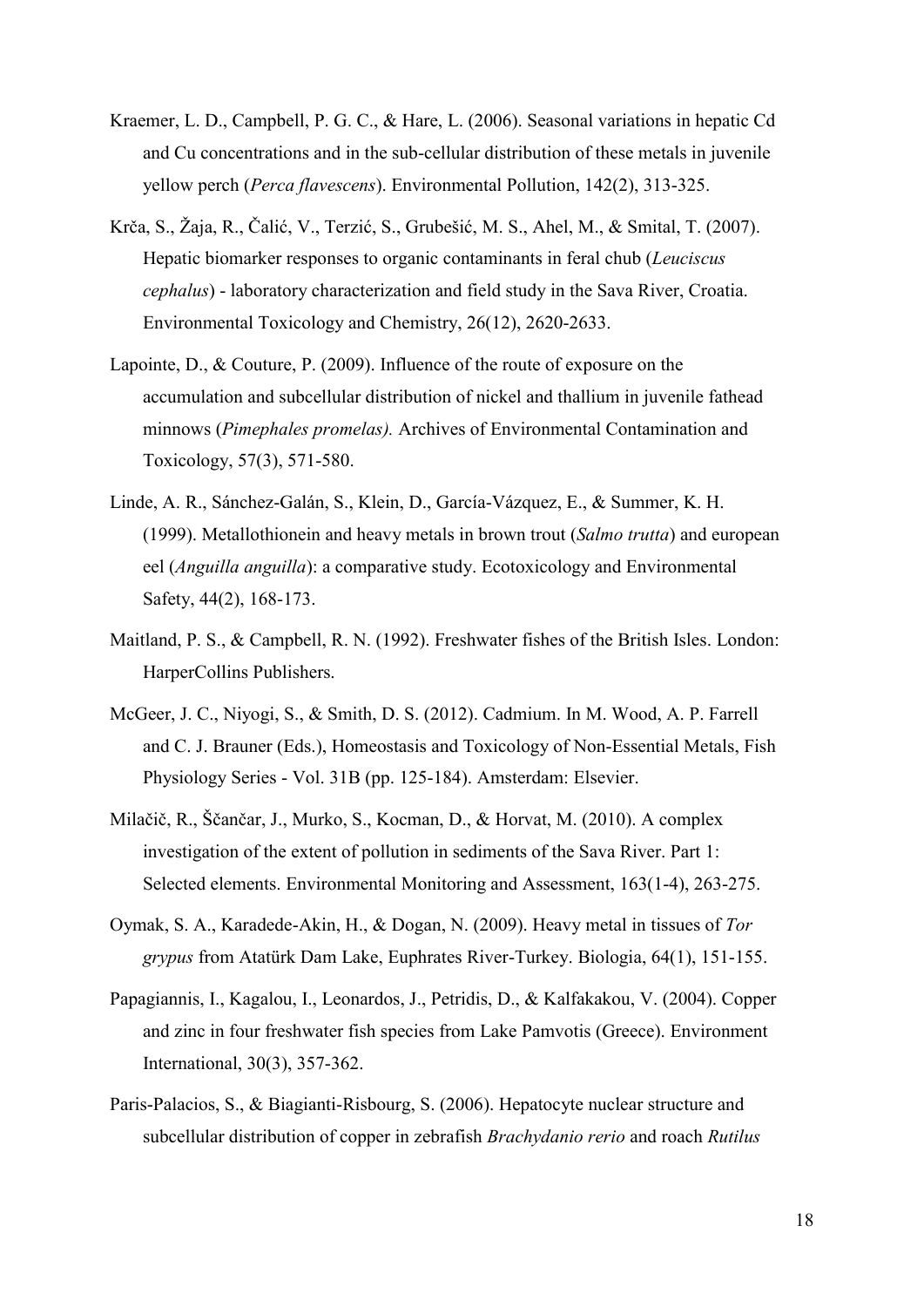*rutilus* (Teleostei, Cyprinidae) exposed to copper sulphate. Aquatic Toxicology, 77(3), 306-313.

- Podrug, M., & Raspor, B. (2009). Seasonal variation of the metal (Zn, Fe, Mn) and metallothionein concentrations in the liver cytosol of the European chub (*Squalius cephalus* L.). Environmental Monitoring and Assessment, 157(1-4), 1-10.
- Podrug, M., Raspor, B., Erk, M., & Dragun, Z. (2009). Protein and metal concentrations in two fractions of hepatic cytosol of the European chub (*Squalius cephalus* L.). Chemosphere, 75(7), 843-849.
- Sappal, R., Burka, J., Dawson, S., & Kamunde, C. (2009). Bioaccumulation and subcellular partitioning of zinc in rainbow trout (*Oncorhynchus mykiss*): Cross-talk between waterborne and dietary uptake. Aquatic Toxicology, 91(4), 281-290.
- Schüürmann, G., & Markert, B. (1998). Ecotoxicology, ecological fundamentals, chemical exposure, and biological effects. Wiley and Spektrum Akademischer Verlag 900.
- SOP (Standard Operating Procedure) (1999). Preparation of S50-fraction from fish tissue (unapproved rev. 01),  $1<sup>st</sup>$  Workshop in the frame of BEQUALM programme, NIVA, Oslo.
- United States Environmental Protection Agency (USEPA) (1999). Toxics Release Inventory, Washington DC, USA, Doc. 745-R-00-007 and National Primary Drinking Water Standards, USEPA Office of Water, Washington, DC, USA, Doc. 810-F, pp. 94-001.
- Varian (1988). Analytical Methods for Graphite Tube Atomizers, Publication No. 85- 100848-00. Mulgrave: Varian Australia Pty Ltd.
- Varian (1989). Flame Atomic Absorption Spectrometry Analytical Methods, Publication No. 85-100009-00. Mulgrave: Varian Australia Pty Ltd.
- Vostradovsky, J. (1973). Freshwater fishes. London: The Hamlyn Publishing Group Limited.
- Wallace, W. G., & Luoma, S. N. (2003). Subcellular compartmentalization of Cd and Zn in two bivalves. II. Significance of trophically available metal (TAM). Marine Ecology - Progress Series, 257, 125-137.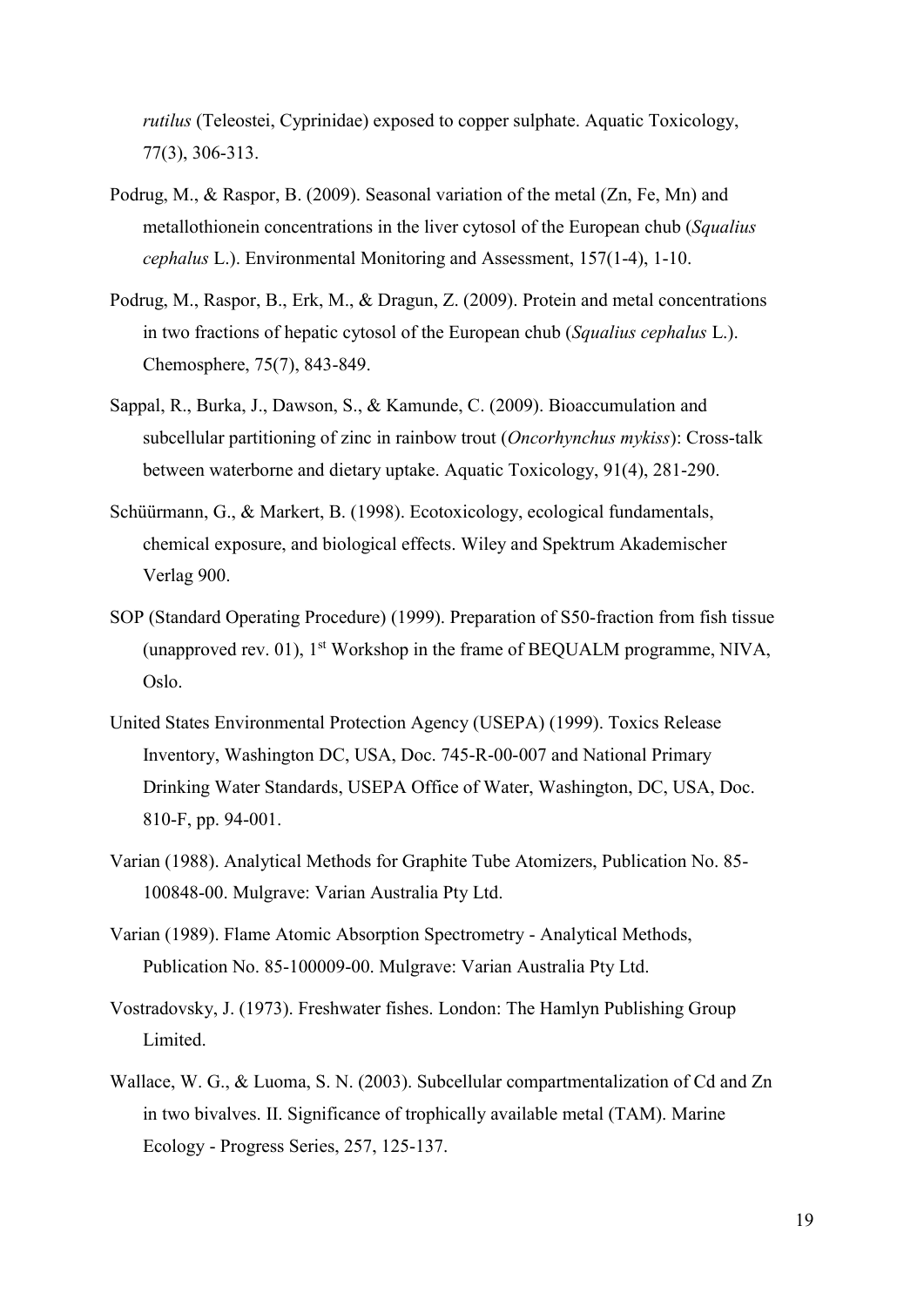Zhang, L., & Wang, W.-X. (2006). Significance of subcellular metal distribution in prey in influencing the trophic transfer of metals in a marine fish. Limnology and Oceanography, 51(5), 2008-2017.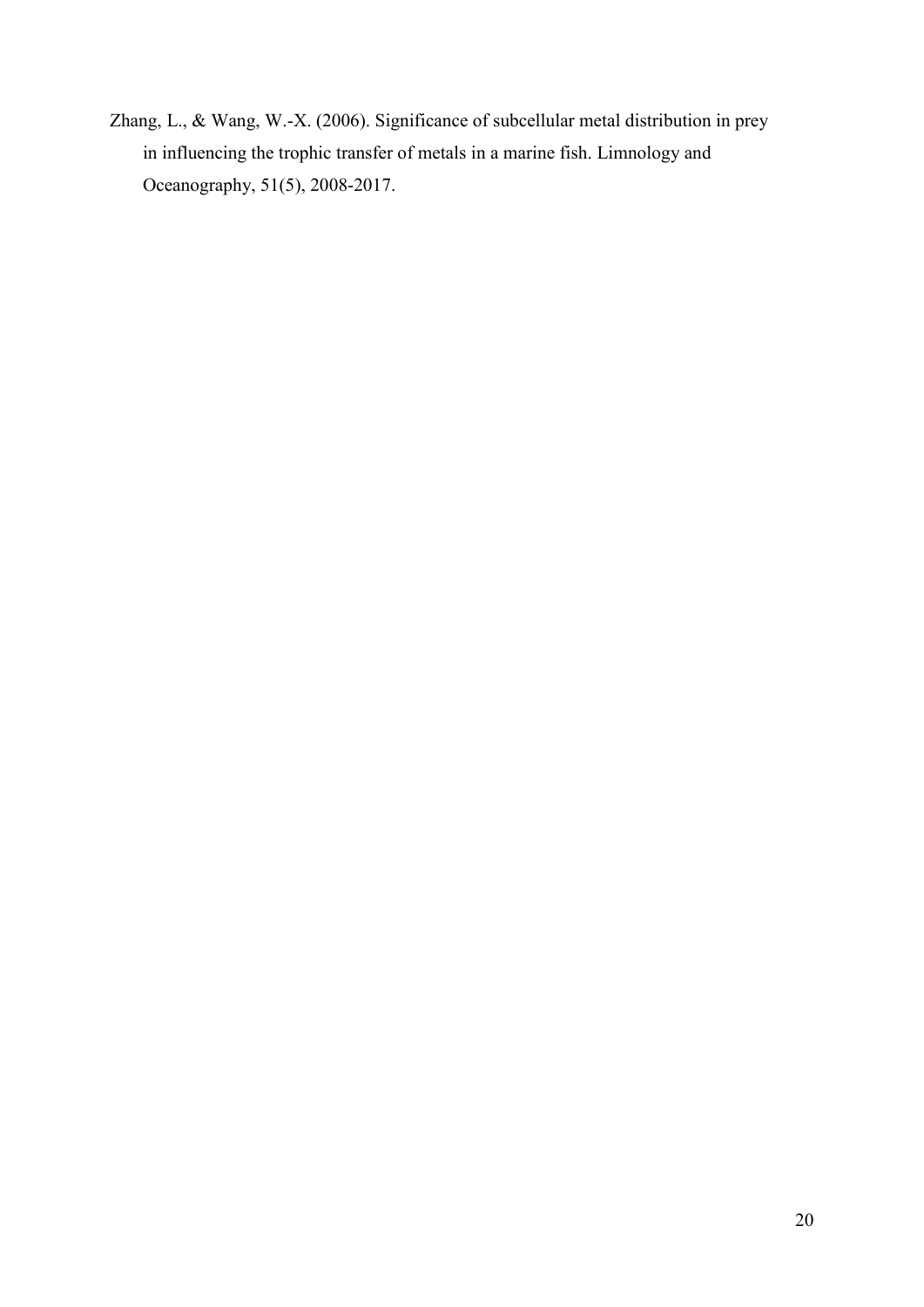# **Figure captions**

**Figure 1.** The relationships of metal concentrations measured by HR ICP-MS in diluted and acidified hepatic cytosols of European chub (ICP-DIL) with metal concentrations measured by HR ICP-MS in acid digested cytosols (ICP-DIG), presented as scatter plots; a) Cd; b) Cu; c) Fe; d) Mn; e) Zn; f) Co; g) Mo; h) Sr; i) V; r – Spearman correlation coefficient; ratio  $(\%)$  – the mean  $\pm$  standard deviation of the ratios obtained between the concentrations measured by two procedures; n – number of samples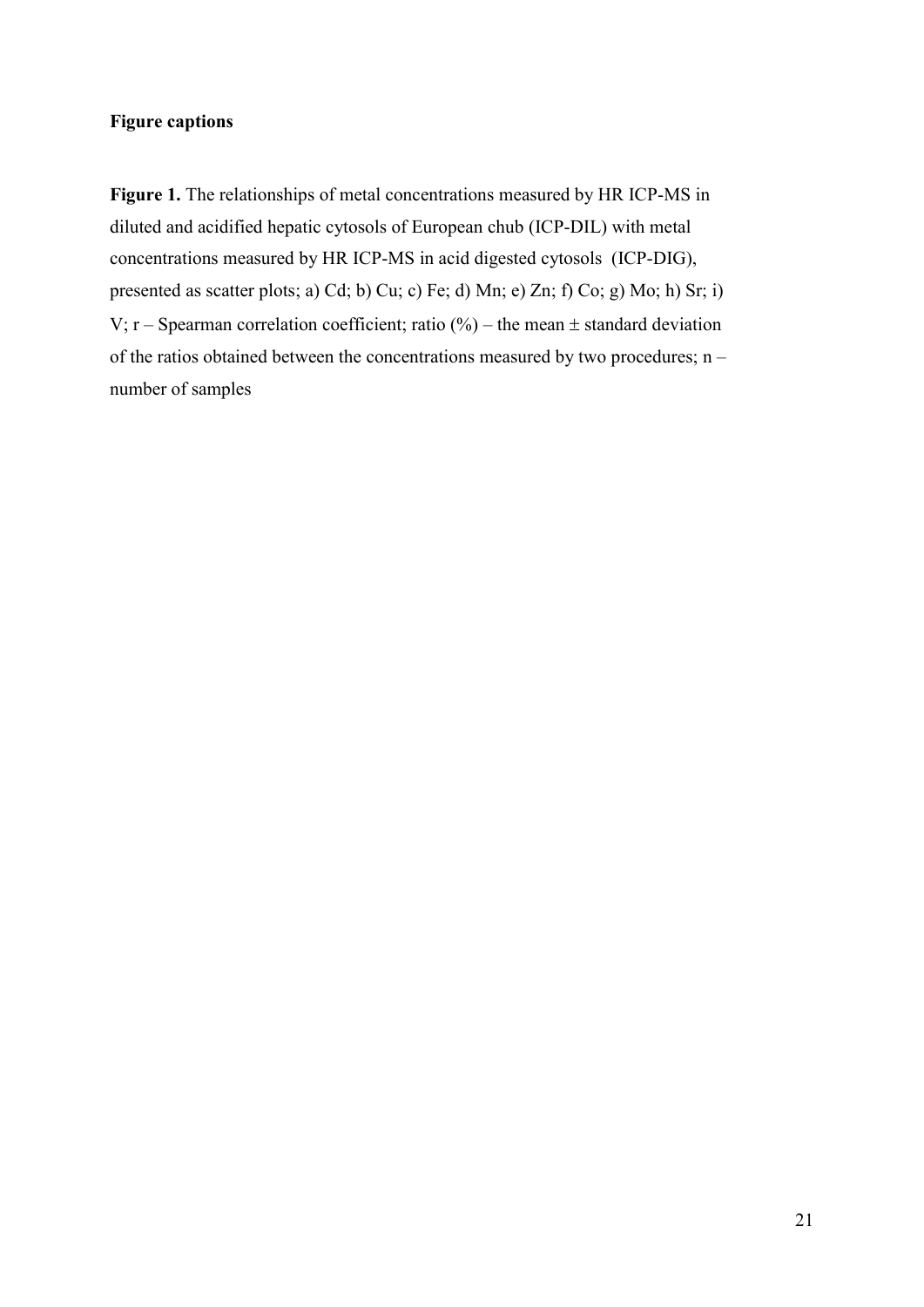

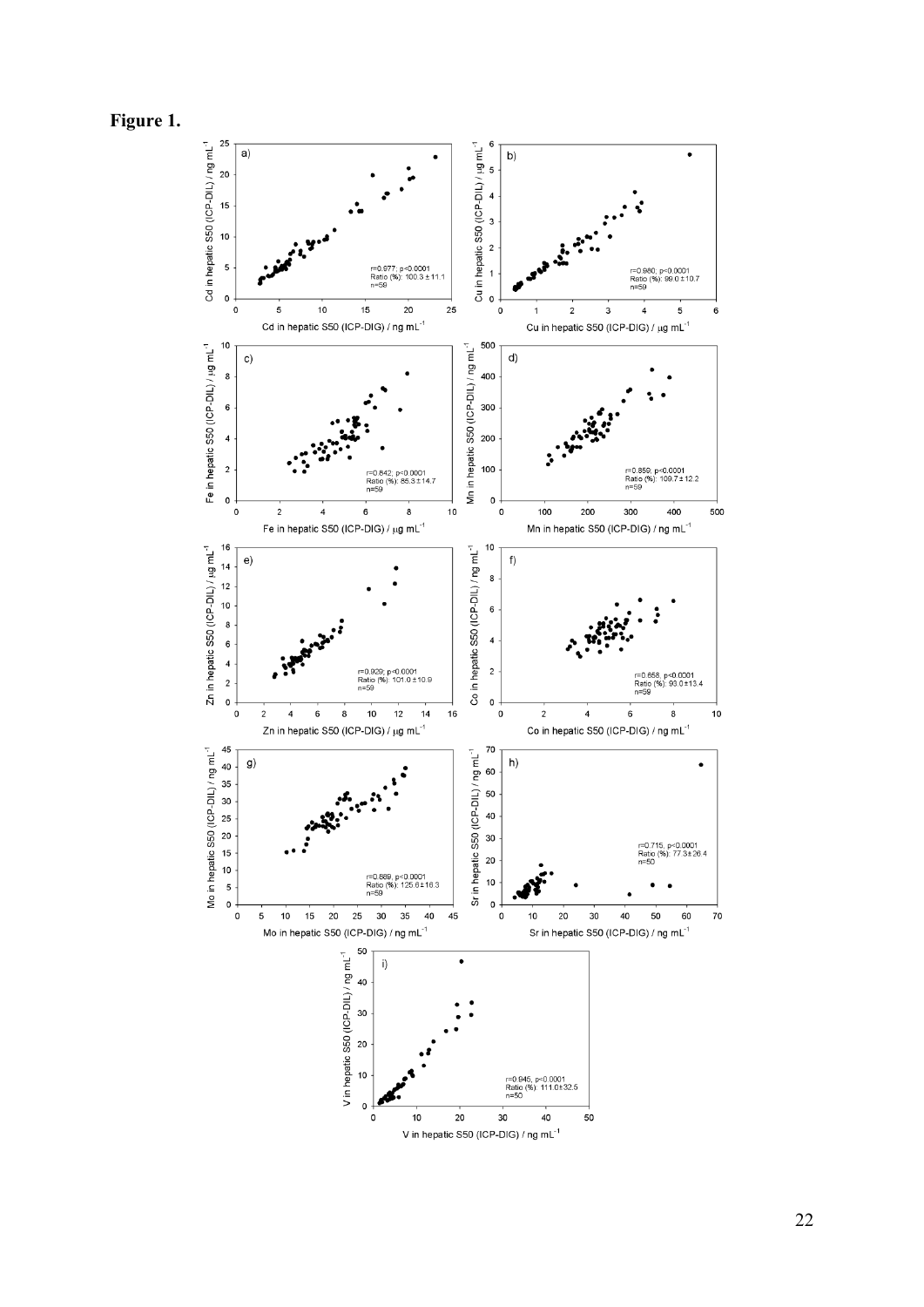|  | <b>Table 1.</b> Brief overview of analytical procedures used for sample |  |  |  |  |  |
|--|-------------------------------------------------------------------------|--|--|--|--|--|
|  | preparation and analysis of trace elements in the hepatic cytosol of    |  |  |  |  |  |
|  | European chub (Squalius cephalus).                                      |  |  |  |  |  |

|                                      | <b>ICP-DIL</b>                                          | <b>ICP-DIG</b>                                             |
|--------------------------------------|---------------------------------------------------------|------------------------------------------------------------|
| <b>Sample</b><br>preparation         | Dilution with<br>Milli-Q water and<br>acidification     | Digestion of diluted<br>cytosols with<br>$HNO3$ and $H2O2$ |
| <b>Measurement</b><br>method         | <b>HR ICP-MS</b>                                        | <b>HR ICP-MS</b>                                           |
| <b>Overall</b><br>dilution factor    | 10                                                      | 50                                                         |
| <b>Trace</b><br>elements<br>measured | As, Cd, Co, Cu, Fe,<br>Mn, Mo, Pb, Sn, Sb,<br>Sr, V, Zn | Cd, Co, Cu, Fe, Mn,<br>Mo, Sr, V, Zn                       |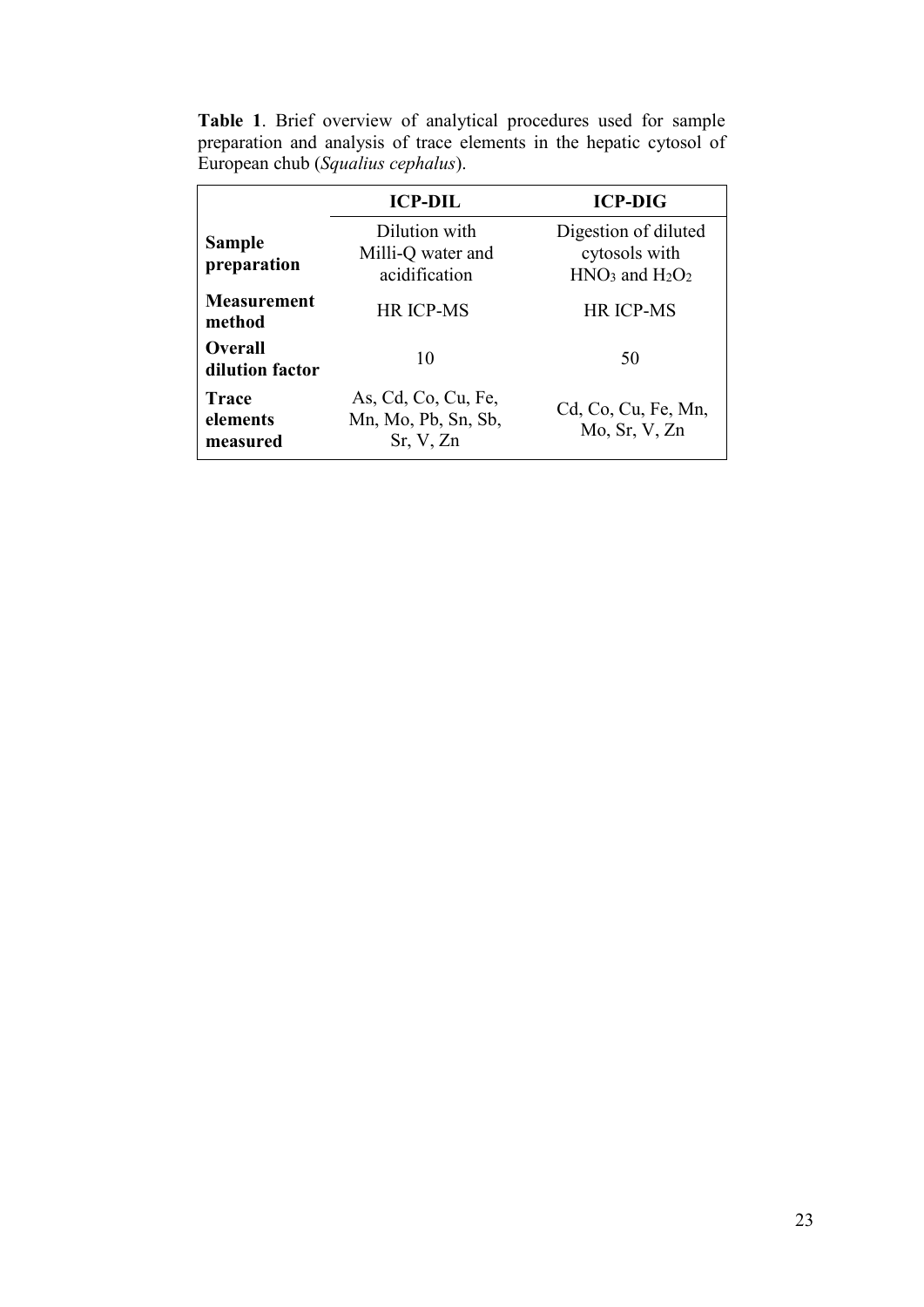**Table 2**. Analytical characteristics of trace element determination by HR ICP-MS in diluted and acidified hepatic cytosols (ICP-DIL) and in acid digested hepatic cytosols (ICP-DIG): the range of the measured trace element concentrations in the chub hepatic cytosol (ng  $mL^{-1}$ ); limits of detection (LOD; ng  $mL^{-1}$ ); repeatability of trace element measurements in duplicate, expressed as median of relative standard deviations (RSD)

|                         |                                                                   |                              | <b>ICP-DIL</b>             |                  | <b>ICP-DIG</b>                                        |                            |                       |  |
|-------------------------|-------------------------------------------------------------------|------------------------------|----------------------------|------------------|-------------------------------------------------------|----------------------------|-----------------------|--|
|                         | <b>Trace elements in</b><br>the hepatic cytosol<br>/ $ng mL^{-1}$ | $a$ LOD /<br>$ng \, mL^{-1}$ | $b$ RSD /<br>$\frac{0}{0}$ | RSD<br>30%       | $a$ LOD /<br>$\mathbf{ng} \mathbf{m}$ L <sup>-1</sup> | $b$ RSD /<br>$\frac{0}{0}$ | <b>RSD&gt;</b><br>30% |  |
| C <sub>d</sub>          | $2.5 - 22.9$                                                      | 0.022                        | 1.7                        | $\theta$         | 0.079                                                 | 1.7                        | $\theta$              |  |
| Cu                      | 385-5609                                                          | 0.186                        | 1.3                        | $\theta$         | 1.12                                                  | 2.9                        | $_{0}$                |  |
| Fe                      | 1882-8200                                                         | 1.54                         | 1.8                        | $\overline{0}$   | 27.47                                                 | 3.2                        |                       |  |
| Mn                      | 117.5-422.8                                                       | 0.040                        | 1.4                        | $\boldsymbol{0}$ | 0.239                                                 | 3.2                        | $\theta$              |  |
| Zn                      | 2681-13881                                                        | 28.2                         | 1.6                        | $\overline{0}$   | 192.8                                                 | 2.5                        | $\overline{2}$        |  |
| Co                      | $3.0 - 6.6$                                                       | 0.040                        | 1.7                        | $\theta$         | 0.047                                                 | 5.4                        | 3                     |  |
| Mo                      | 15.3-39.7                                                         | 0.026                        | 1.7                        | $\overline{0}$   | 0.433                                                 | 2.3                        | $\overline{0}$        |  |
| Sr                      | $3.4 - 63.3$                                                      | 0.149                        | 2.4                        | $\overline{0}$   | 1.95                                                  | 11.0                       | 15                    |  |
| $\overline{\mathbf{V}}$ | 1.1-46.8                                                          | 0.010                        | 2.0                        | $\overline{0}$   | 0.047                                                 | 5.7                        | 11                    |  |
| As                      | <12.2                                                             | 3.12                         | 6.0                        | $\overline{0}$   |                                                       |                            |                       |  |
| Pb                      | <122.9                                                            | 0.115                        | 2.9                        | 2                |                                                       |                            |                       |  |
| Sb                      | < 0.94                                                            | 0.032                        | 7.9                        | 4                |                                                       |                            |                       |  |
| Sn                      | $0.3 - 12.9$                                                      | 0.028                        | 5.7                        | $\overline{0}$   |                                                       |                            |                       |  |

<sup>a</sup> based on three standard deviations of measurements in 9-10 blank samples, and multiplied with the factor of dilution (10 for ICP-DIL; 50 for ICP-DIG)

<sup>b</sup> total number of samples analyzed in duplicate by ICP-DIL was 39, except for As, Sr, V (n=34); and by ICP-DIG it was 100-102

<sup>c</sup> number of samples with RSD higher than 30%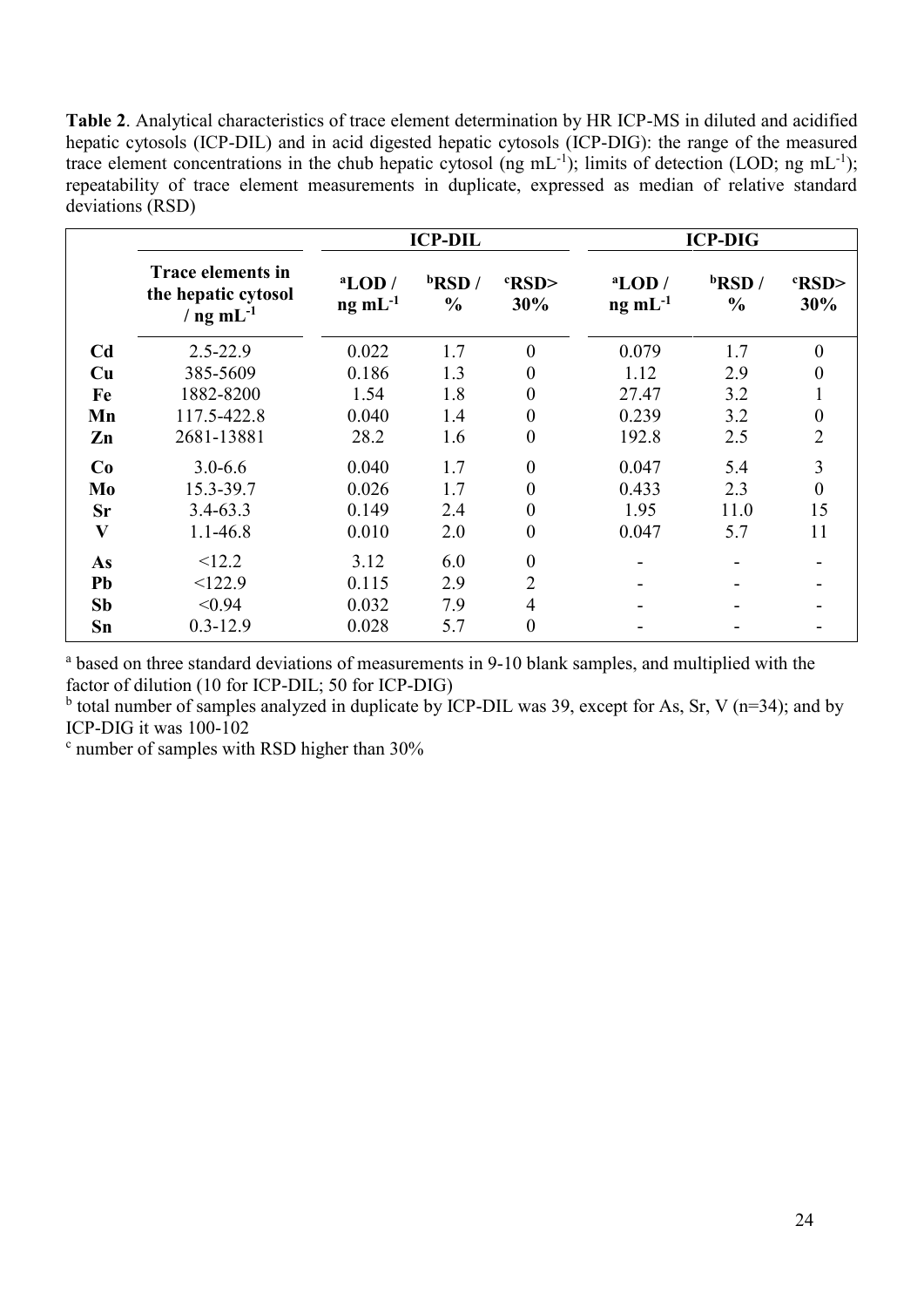**Table 3**. Quality control for ICP-DIG using DOLT-3, dogfish liver certified reference material for trace metals, distributed by National Research Council Canada.

|               | <b>Certified values</b><br>$\mu$ g g <sup>-1</sup> | <b>Obtained values</b> <sup>a</sup><br>$\mu$ g g <sup>-1</sup> | Reproducibility <sup>a</sup><br>$\frac{6}{6}$ | <b>Recovery</b> <sup>b</sup><br>$\frac{0}{0}$ |
|---------------|----------------------------------------------------|----------------------------------------------------------------|-----------------------------------------------|-----------------------------------------------|
| Cd            | $19.4 \pm 0.6$                                     | $18.6 \pm 0.2$                                                 | 11                                            | 96                                            |
| Cu            | $31.2 \pm 1.0$                                     | $32.7 \pm 0.3$                                                 | 08                                            | 105                                           |
| Fe            | $1484 + 57$                                        | $1562 \pm 38$                                                  | 2.4                                           | 105                                           |
| $\mathbf{Zn}$ | $86.6\pm 2.4$                                      | $88.5 \pm 1.2$                                                 |                                               | 102                                           |

<sup>a</sup> based on 5 independently digested and measured subsamples

<sup>b</sup> based on the ratio of average obtained value and average certified value